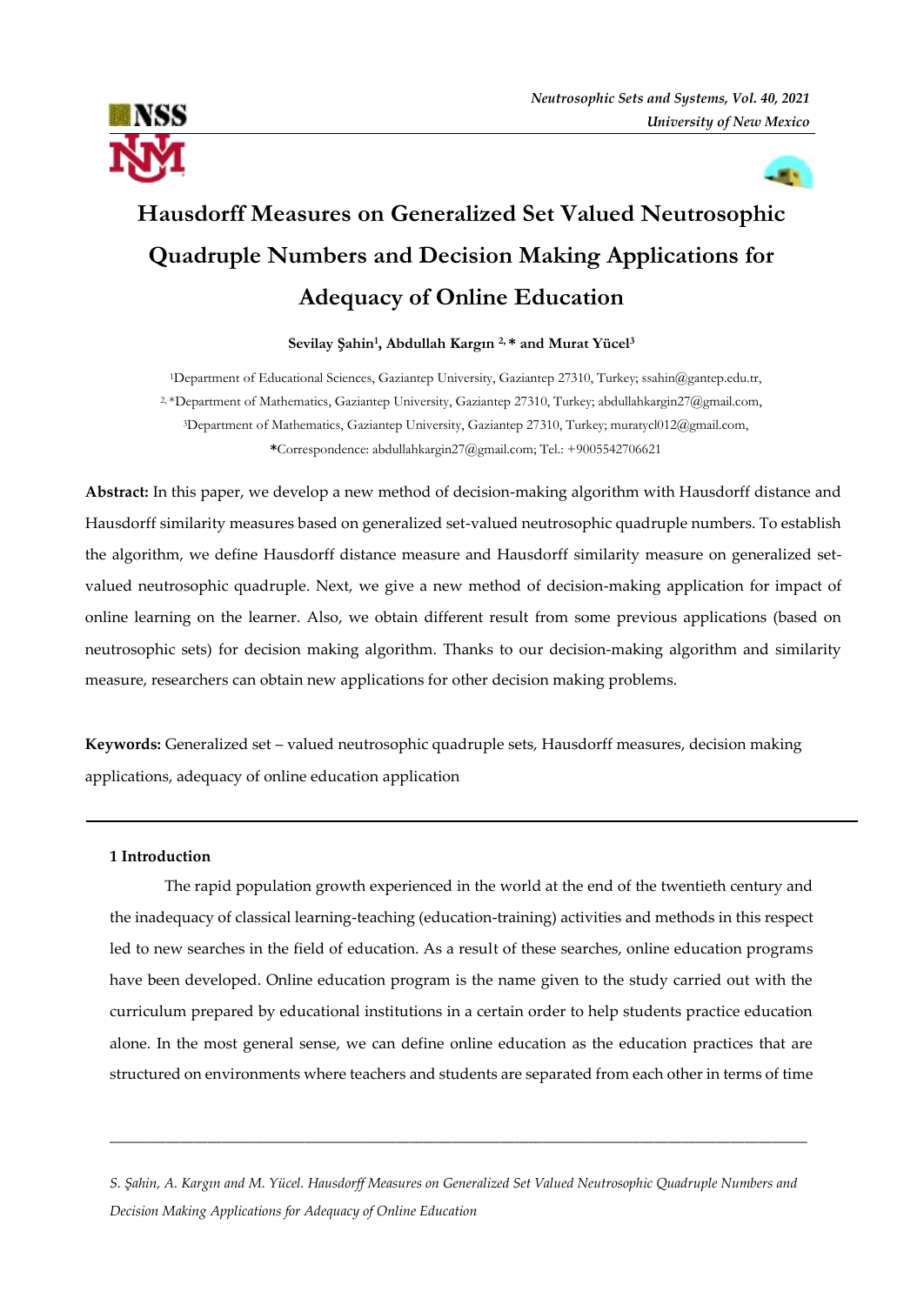and space. In this study, we will define a new similarity measure for generalized set-valued neutrosophic quadruple numbers to assess the competence of online education and remove uncertainties and provide a more objective assessment, and show the requirements for the similarity measure. Some of the environmental factors that affect the competence of online education are infrastructure, course material, and course hours. The difference of the similarity measure we will define from other similarity measures is that we add set operations on it. These set operations caused the result of the similarity measure to be seen more clearly. Similarities between human beings, a medicine or a new law to be exemplified can be examples of the assets we are talking about. In this report, some criteria will be selected to evaluate the adequacy of online education and the weight values of these criteria will be determined. A community of experts will then be created and an ideal (I) student template will be prepared for the assessment of online education, using generalized set-valued neutrosophic quadruples and numbers. Then, experts will be able to evaluate other students' criteria as generalized set - valued neutrosophic quadruple sets and numbers with the help of this ideal student. The evaluation result of each student will be handled separately and evaluation results of each will be obtained. Thus, an objective assessment will be made.

Smarandache defined neutrosophic logic and neutrosophic sets [1] in 1998. In terms of neutrosophic logic and neutrosophic sets, there is a membership degree (T), an indeterminacy degree (I) and a non-membership degree (F). These degrees are defined independently. A neutrosophic value is in the form (T, I, F). In other words, in explaining an event or finding a solution to a problem, a condition is handled according to its accuracy, inaccuracy and uncertainty. Therefore, neutrosophic logic and the neutrosophic sets help us find solutions to many uncertainties around us and in explaining complexity. Also, the distance measures and similarity measures are useful for decision making applications in neutrosophic theory. Therefore, many researchers studied neutrosophic theory [2-25] and decision making for neutrosophic theory [25-31]. Recently, Uluçay et al. [6] introduced neutrosophic multi-groups and applications; Uluçay [7] introduced a new similarity function of trapezoidal fuzzy multiple numbers based on multiple criteria decision making; Şahin et al. [8] obtained some weighted arithmetic operators and geometric operators with SVNSs and their application to multi-criteria decision making problems; Şahin et al. [9] studied some new operations of (α, β, γ) interval cut set of

*S. Şahin, A. Kargın and M. Yücel. Hausdorff Measures on Generalized Set Valued Neutrosophic Quadruple Numbers and Decision Making Applications for Adequacy of Online Education*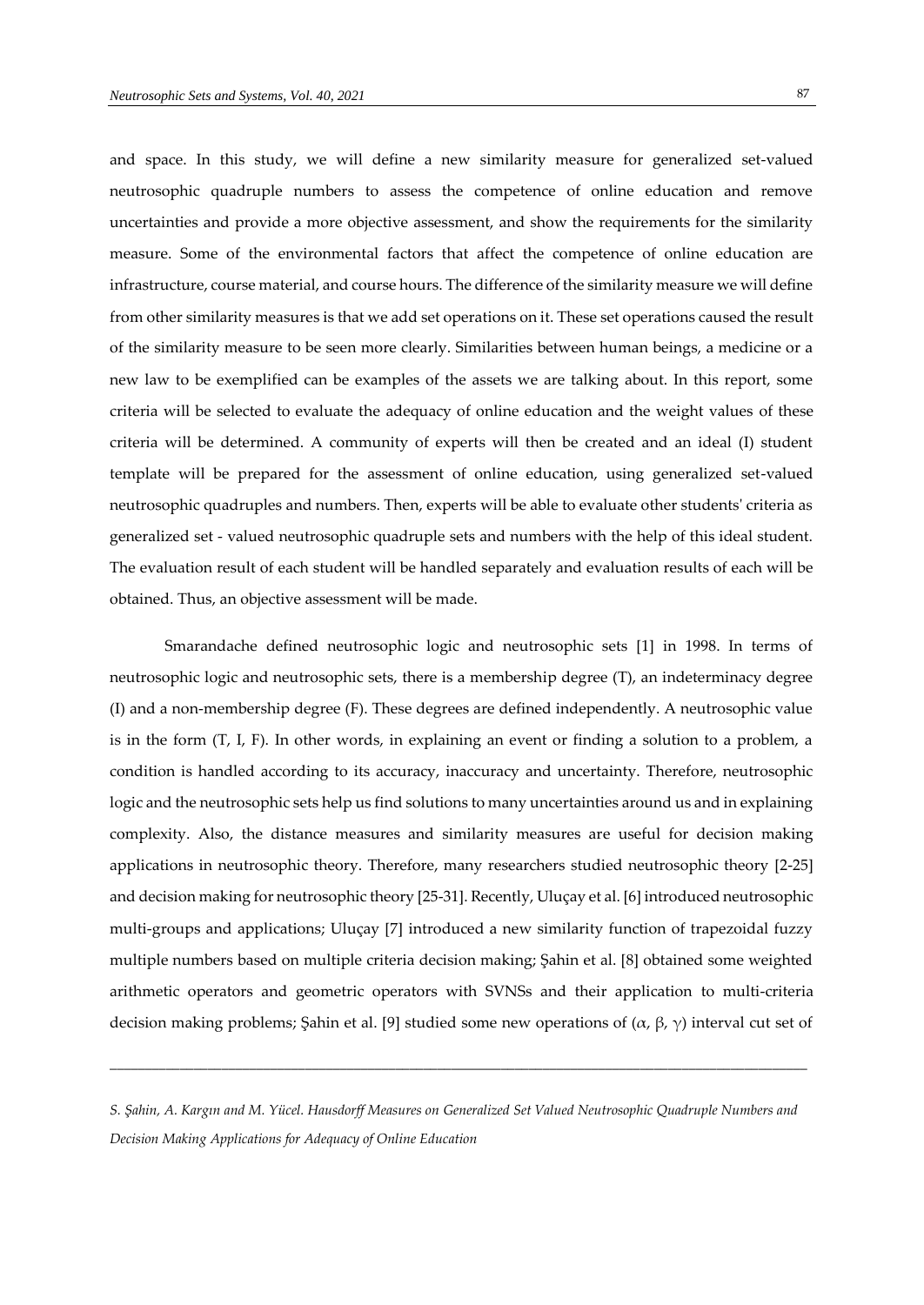interval valued neutrosophic sets; Şahin et al. [10] obtained refined neutrosophic hierarchical clustering methods; Sahin et al. [11] studied extension principle based on neutrosophic multi-fuzzy sets and algebraic operations; Şahin et al. [12] introduced neutrosophic triplet partial g-metric space; Şahin et al. [13] introduced neutrosophic triplet normed ring space; Şahin et al. [14] studied neutrosophic quadruple theory; Broumi et al. [15] obtained Hausdroff distance and similarity measure for neutrosophic set and numbers; Şahin et al. [16] studied combined classic–neutrosophic sets and double neutrosophic sets; Şahin et al.[17] obtained decision-making applications in professional proficiencies in neutrosophic theory; Uluçay et al. [18] introduced decision-making method based on neutrosophic soft expert graphs; Ulucay et al. [19] studied an outranking approach for MCDM-problems with neutrosophic multi-sets; Hassan et al. [32] studied Q-neutrosophic soft expert set and its application in decision making; Bakbak et al. [33] obtained a theoretic approach to decision making problems in architecture with neutrosophic soft set; Şahin et al. [34] introduced neutrosophic triplet metric topology; Aslan et al. [35] introduced neutrosophic modeling of Talcott Parsons's action; Şahin et al. [36] studied an outperforming approach for multi-criteria decision-making problems with interval-valued bipolar neutrosophic sets; Abdel-Basset et al. studied a new hybrid multi-criteria decision- making approach for location selection of sustainable offshore wind energy stations [37]; Abdel-Basset et al. introduced neutrosophic theory based security approach for fog and mobile-edge computing [38]; Abdel-Basset et al. studied a model for the effective COVID-19 identification in uncertainty environment using primary symptoms and CT scans [39]; Abdel-Basset et al. introduced evaluation of sustainable hydrogen production options using an advanced hybrid MCDM approach [40].

Smarandache [20] discussed the neutrosophic quadruple set and the neutrosophic quadruple number. Neutrosophic quadruple sets are a generalized form of neutrosophic set. A neutrosophic quadruple set is represented by  $\{(k, IT, MI, nf): k, l, m, n \in \mathbb{R} \text{ or } \mathbb{C}\}\.$  Here k is named as the known part, (lT, mI, nF) is named as the unknown part and T, I, F have the usual neutrosophic logic tools. Also, Şahin et al. [21] introduced generalized set-valued neutrosophic quadruple sets. Unlike neutrosophic quadruple set and number, in a generalized set-valued neutrosophic set and numbers; k, l, m and n are sets and T, I and F are not fixed. Thus, generalized set-valued neutrosophic set and numbers are more useful for decision making applications.

*S. Şahin, A. Kargın and M. Yücel. Hausdorff Measures on Generalized Set Valued Neutrosophic Quadruple Numbers and Decision Making Applications for Adequacy of Online Education*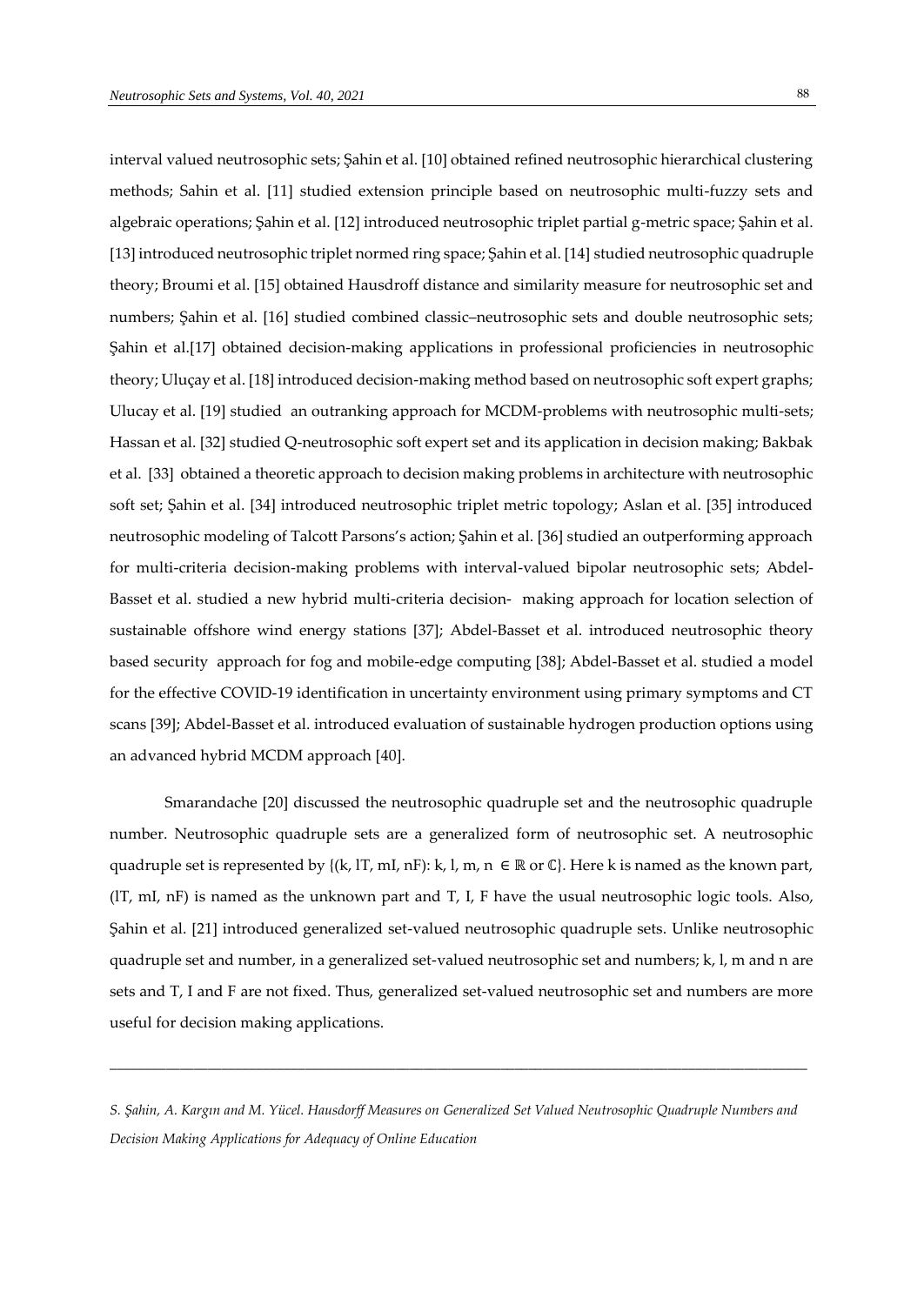The organization of this paper is as follows: In section 2, some basis conception of the neutrosophic sets [1, 4], Hausdorff measures [15], the concept of neutrosophic quadruple sets [20, 21], Euclid measures [23] and Dice measures [22]. By adding set operations to the known Hausdorff distance measurement, we will obtain a larger set point Hausdorff distance measurement based on generalized set-valued neutrosophic quadruple numbers so that we can more clearly deal with the problems we encounter in section 3. In section 4, we will write an algorithm that we can use on sets of neutrosophic quadruple. Later, we will show the operability of Hausdorff's distance measurement, which we developed, by writing a numerical example with a neutrosophic quadruple structure. The example we gave in section 4 was calculated with other distance measurements in Seciton 5. and then, as a result of this calculation, we will comparison that the distance measurement we developed gives different results. Section 6 presents final conclusions and further research.

#### **2 Preliminaries**

**Definition 2.1:** [1] Let *E* be the universal set. For  $\forall x \in E$ ,  $0^- \le T_A(x) + I_A(x) + F_A(x) \le 3^+$ , by the help of the functions  $T_A: E \to ]-0, 1^+ [$ ,  $I_A: E \to ]-0, 1^+ [$  and  $F_A: E \to ]-0, 1^+ [$  a neutrosophic set A on E is defined by

$$
A = \{ (x, T_A(x), I_A(x), F_A(x)) : x \in E \}.
$$

Here,  $T_A(x)$ ,  $I_A(x)$  and  $F_A(x)$  are the degrees of trueness, indeterminacy and falsity of  $x \in E$  respectively. Where,  $-0 = 0 - \varepsilon$  and  $1^+ = 1 + \varepsilon$ .

**Definition 2.2:** [4] Let *E* be the universal set. For  $\forall x \in E, 0 \leq T_A(x) + I_A(x) + F_A(x) \leq 3$ , using the functions  $T_A: E \to [0,1], I_A: E \to [0,1]$  and  $F_A: E \to [0,1],$  a single-valued neutrosophic set A on E is defined by

$$
A = \{ (x, T_A(x), I_A(x), F_A(x)) : x \in E \}.
$$

Here,  $T_A(x)$ ,  $I_A(x)$  and  $F_A(x)$  are the degrees of trueness, indeterminacy and falsity of  $x \in E$ , respectively.

*S. Şahin, A. Kargın and M. Yücel. Hausdorff Measures on Generalized Set Valued Neutrosophic Quadruple Numbers and Decision Making Applications for Adequacy of Online Education*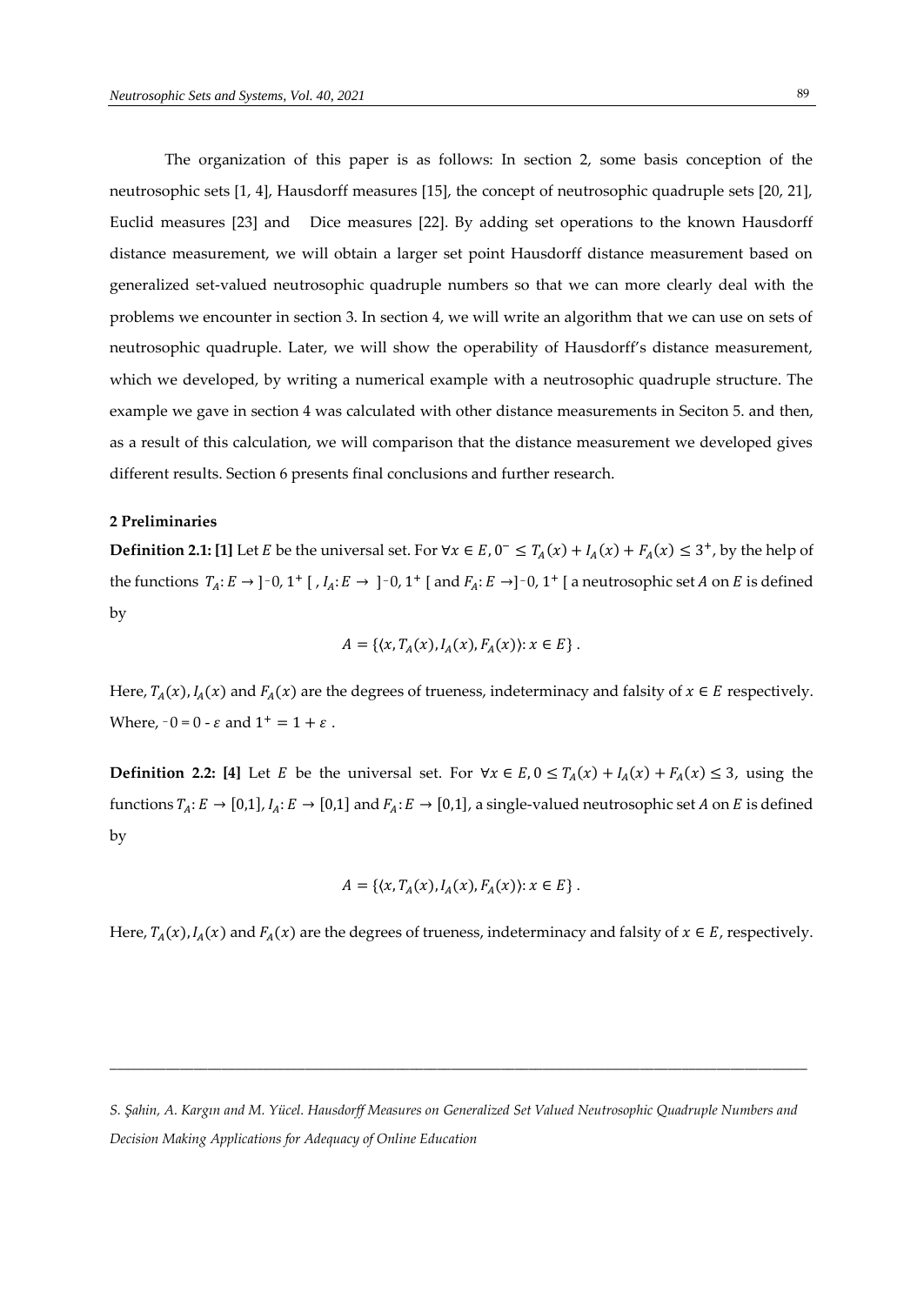**Definition 2.3:** [15] Let  $A_1 = \langle T_{A_1}(x), I_{A_1}(x), F_{A_1}(x) \rangle$  and  $A_2 = \langle T_{A_2}(x), I_{A_2}(x), F_{A_2}(x) \rangle$  be two single  $$ valued neutrosophic numbers. The Hausdorff distance measure between  $A_1$  and  $A_2$ , which is shown as  $d_h(A_1, A_2)$  is defined as

$$
d_h = (A_1, A_2) = max\{ |T_{A_1}(x) - T_{A_2}(x)|, |I_{A_1}(x) - I_{A_2}(x)|, |F_{A_1}(x) - F_{A_2}(x)| \}.
$$

Also, the Hausdorff similarity measure between  $A_1$  and  $A_2$ , which is shown as  $S_h(A_1, A_2)$  is defined as

$$
S_h = (A_1, A_2) = 1 - \max\{|T_{A_1}(x) - T_{A_2}(x)|, |I_{A_1}(x) - I_{A_2}(x)|, |F_{A_1}(x) - F_{A_2}(x)|\}.
$$

**Theorem 2.4: [15]** Let  $X_1, X_2$  and  $X_3$  be three single – valued neutrosophic sets,  $d_h$  be Hausdorff distance measure. Then the following properties hold.

i. 
$$
0 \le d_H(X_1, X_2) \le 1
$$

ii.  $X_1 = X_2$  if and only if  $d_H(X_1, X_2) = 0$ 

iii. 
$$
d_H(X_1, X_2) = d_H(X_2, X_1)
$$

iv. If  $X_1 \subseteq X_2 \subseteq X_3$ , then  $d_H(X_1, X_2) \le d_H(X_1, X_3)$  and  $d_H(X_1, X_3) \le d_H(X_2, X_3)$ .

**Theorem 2.5: [15]:** Let  $A_1$ ,  $A_2$  and  $A_3$  be three single – valued neutrosophic sets,  $S_h$  be Hausdorff similarity measure. Then the following properties hold.

- i.  $0 \le S_h(A_1, A_2) \le 1$
- ii.  $S_h(A_1, A_2) = 1 \Leftrightarrow A_1 = A_2$
- iii.  $S_h(A_1, A_2) = S_h(A_2, A_1)$
- iv. If  $A_1 \subseteq A_2 \subseteq A_3 \in E$ , then  $S_h(A_1, A_3) \le S_h(A_1, A_2)$  and  $S_h(A_1, A_3) \le S_h(A_2, A_3)$ .

**Definition 2.6: [20]** NQN is a number of the form (k, lT, mI, nF). Here, T, I and F are used as the ordinary neutrosophic logical tools and k, l, m, n  $\in \mathbb{R}$  or  $\mathbb{C}$ . NQ = {(k, IT, mI, nF): k, l, m, n  $\in \mathbb{R}$  or  $\mathbb{C}$ } is defined by neutrosophic quadruple set.

For a neutrosophic quadruple number (k, lT, mI, nF), k is named the known part and (lT, mI, nF) is named the unknown part where k represents any asset such as a number, an idea, an object, etc.

*S. Şahin, A. Kargın and M. Yücel. Hausdorff Measures on Generalized Set Valued Neutrosophic Quadruple Numbers and Decision Making Applications for Adequacy of Online Education*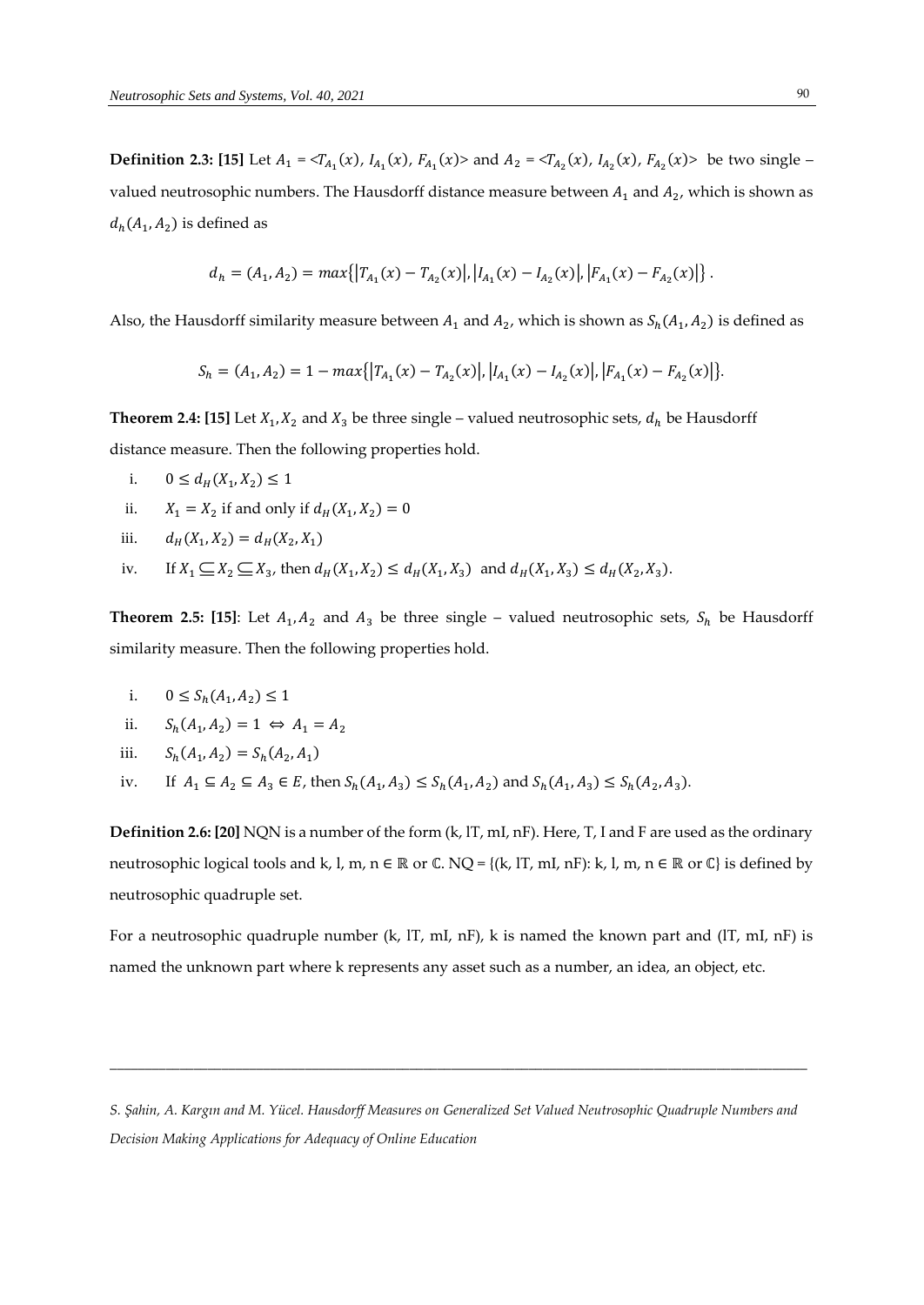**Definition 2.7: [21]** Let X be a set and P(X) be power set of X. A generalized set – valued neutrosophic quadruple set is a set of the form  $G_{s_i} = \{(A_{s_i}, B_{s_i}T_{s_i}, C_{s_i}I_{s_i}, D_{s_i}F_{s_i}) : A_{s_i}, B_{s_i}, C_{s_i}, D_{s_i} \in P(X); i = 1, 2, 3, ...,$ n}.

Where  $T_i$ ,  $I_i$  and  $F_i$  have their usual neutrosophic logic means and generalized set – valued neutrosophic quadruple number defined by

$$
G_{N_i} = (A_{s_i}, B_{s_i} T_{s_i}, C_{s_i} I_{s_i}, D_{s_i} F_{s_i}).
$$

As in neutrosophic quadruple number, for a generalized set – valued neutrosophic quadruple number  $(A_{s_i},B_{s_i}T_{s_i},C_{s_i}I_{s_i},D_{s_i}F_{s_i})$  representing any entity which may be a number, an idea, an object, etc.;  $A_{s_i}$  is called the known part and  $(B_{s_i}T_{s_i}, C_{s_i}I_{s_i}, D_{s_i}F_{s_i})$  is called the unknown part.

**Definition 2.8: [20]** Let  $G_{N_i} = (A_{s_i}, B_{s_i}T_{s_i}, C_{s_i}I_{s_i}, D_{s_i}F_{s_i})$  and  $G_{N_j} = (A_{s_j}, B_{s_j}T_{s_j}, C_{s_j}I_{s_j}, D_{s_j}F_{s_j})$  be two generalized set – valued neutrosophic quadruple numbers.  $A_{s_i} \subseteq A_{s_j}$ ,  $A_{s_i} \subseteq A_{s_j}$ ,  $A_{s_i} \subseteq A_{s_j}$ ,  $A_{s_i} \subseteq A_{s_j}$  and  $T_{s_i} \leq T_{s_j}, I_{s_i} \leq I_{s_j}, F_{s_i} \leq F_{s_j}$ , then we say  $G_{N_i}$  is a subset of  $G_{N_j}$  and denote it by  $G_{N_i} \subseteq G_{N_j}$ .

**Definition 2.9: [23]** Let  $A_1 = \langle T_{A_1}(x), I_{A_1}(x), F_{A_1}(x) \rangle$  and  $A_2 = \langle T_{A_2}(x), I_{A_2}(x), F_{A_2}(x) \rangle$  be two single  $$ valued neutrosophic numbers. The Euclid similarity measure between  $A_1$  and  $A_2$ , which is shown as  $d_E(A_1, A_2)$  is defined as

$$
d_E(A_1,A_2)=1-\frac{1}{3}\sum_{j=1}^n\sqrt{\left(T_{A_1}(x)-T_{A_2}(x)\right)^2+\left(I_{A_1}(x)-I_{A_2}(x)\right)^2+\left(F_{A_1}(x)-F_{A_2}(x)\right)^2}.
$$

**Definition 2.10: [22]** Let  $A_1 = \langle T_{A_1}(x), I_{A_1}(x), F_{A_1}(x) \rangle$  and  $A_2 = \langle T_{A_2}(x), I_{A_2}(x), F_{A_2}(x) \rangle$  be two single  $-\frac{1}{2}$ valued neutrosophic numbers. The Dice similarity measure between  $A_1$  and  $A_2$ , which is shown as  $d_E(A_1, A_2)$  is defined as

$$
S_{D1}(A_1, A_2) = 1 - \frac{2[(T_{A_1}(x)T_{A_2}(x) + I_{A_1}(x)I_{A_2}(x) + F_{A_1}(x)F_{A_2}(x))] }{((T_{A_1}(x))^{2} + (I_{A_1}(x))^{2} + (F_{A_1}(x))^{2}) + ((T_{A_2}(x))^{2} + (I_{A_2}(x))^{2}) + (F_{A_2}(x))^{2})}
$$

*S. Şahin, A. Kargın and M. Yücel. Hausdorff Measures on Generalized Set Valued Neutrosophic Quadruple Numbers and Decision Making Applications for Adequacy of Online Education*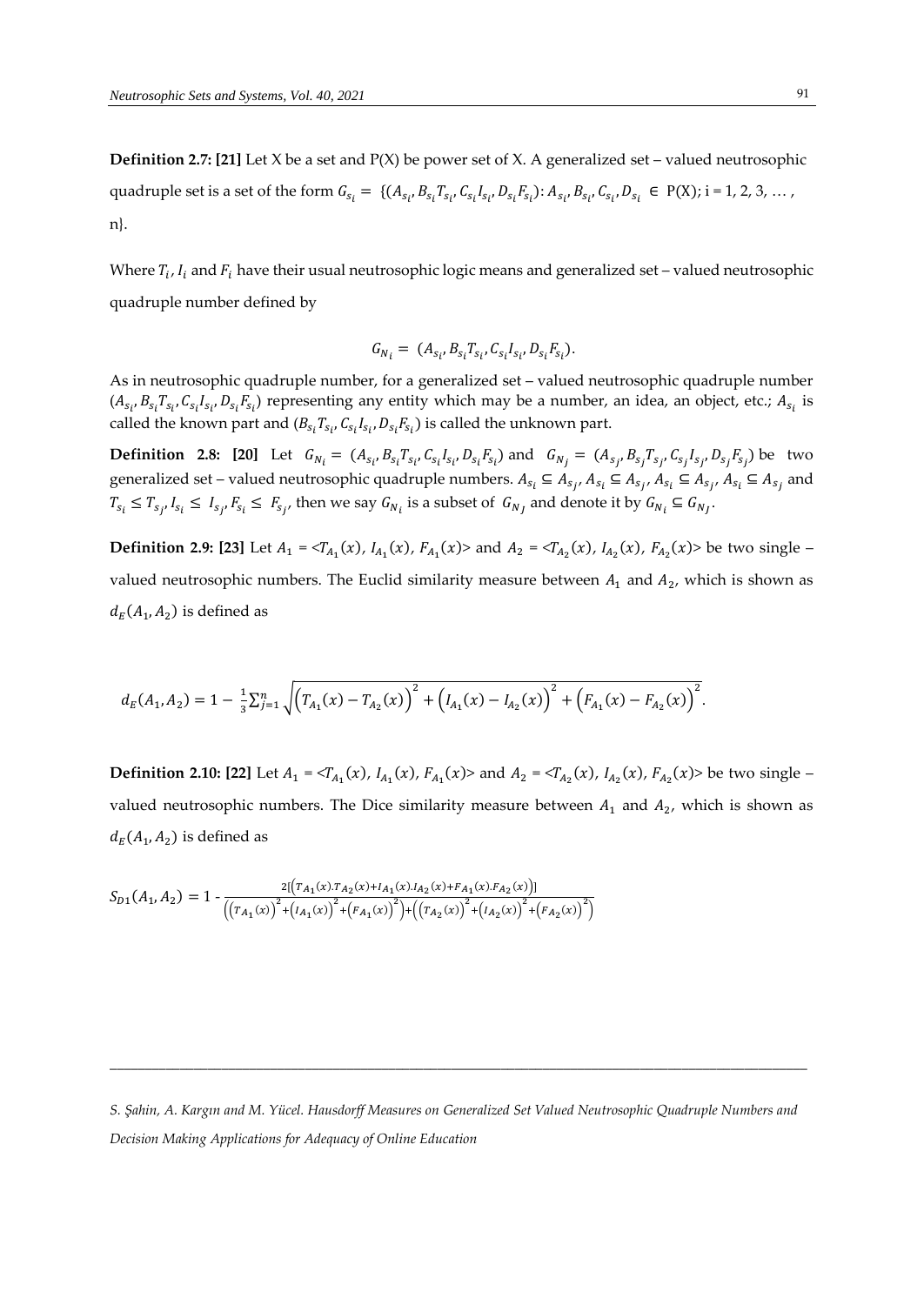# **3 Hausdorff Measures Based on Generalized Set-Valued Neutrosophic Quadruple Numbers and Sets**

In this paper, we take T, I,  $F \in [0, 1]$  like single valued neutrosophic numbers in Definition 2.2.

**Definition 3.1:**  $G_{N_1} = (A_{s_1}, B_{s_1}T_{s_1}, C_{s_1}I_{s_1}, D_{s_1}F_{s_1})$  and  $G_{N_2} = (A_{s_2}, B_{s_2}T_{s_2}, C_{s_2}I_{s_2}, D_{s_2}F_{s_2})$  be two generalized set – valued neutrosophic quadruple number. We define a function  $d_{QHN}$ :  $G_{N_1} \times G_{N_2} \to [0, 1]$  such that

$$
d_{QHN}(G_{N_1}, G_{N_2}) = d_{QHN} ((A_{s_1}, B_{s_1}T_{s_1}, C_{s_1}I_{s_1}, D_{s_1}F_{s_1}), (A_{s_2}, B_{s_2}T_{s_2}, C_{s_2}I_{s_2}, D_{s_2}F_{s_2}))
$$
  
\n
$$
= \frac{1}{2} \left[ max\{ |T_{s_1} - T_{s_2}|, |I_{s_1} - I_{s_2}|, |F_{s_1} - F_{s_2}| \} \right]
$$
  
\n
$$
+ \frac{1}{4} \left( \frac{max\{s(A_{s_1} \setminus A_{s_2}), s(A_{s_2} \setminus A_{s_1})\}}{max\{s(A_{s_1}), s(A_{s_2}), 1\}} + \frac{max\{s(B_{s_1} \setminus B_{s_2}), s(B_{s_2} \setminus B_{s_1})\}}{max\{s(B_{s_1}), s(B_{s_2}), 1\}} \right)
$$
  
\n
$$
+ \frac{max\{s(C_{s_1} \setminus C_{s_2}), s(C_{s_2} \setminus C_{s_1})\}}{max\{s(C_{s_1}), s(C_{s_2}), 1\}} + \frac{max\{s(D_{s_1} \setminus D_{s_2}), s(D_{s_2} \setminus D_{s_1})\}}{max\{s(D_{s_1}), s(D_{s_2}), 1\}} \right)
$$

Then,  $d_{OHN}$  is called a Hausdorff distance measure on generalized set-valued neutrosophic quadruple numbers.

Where, s(A) is number of element of set A.

Also, we generalized Hausdorff distance measure for generalized set-valued neutrosophic quadruple numbers in Definition 3.1.

**Theorem 3.2:** Let ,  $B_{s_1}T_{s_1}$ ,  $C_{s_1}I_{s_1}$ ,  $D_{s_1}F_{s_1}$ ,  $G_{N_2} = (A_{s_2}, B_{s_2}T_{s_2}, C_{s_2}I_{s_2}, D_{s_2}F_{s_2})$ ) and  $G_{N_3} = (A_{s_3}, B_{s_3}T_{s_3}, C_{s_3}I_{s_3}, D_{s_3}F_{s_3})$  be two generalized set – valued neutrosophic quadruple numbers. Then,  $d_{OHN}$  satisfies the below conditions.

i)  $d_{QHN}(G_{N_1}, G_{N_2}) \in [0, 1]$ ii)  $d_{QHN}(G_{N_1}, G_{N_2}) = 0 \Leftrightarrow G_{N_1} = G_{N_2}$ iii)  $d_{QHN}(G_{N_1}, G_{N_2}) = d_{QHN}(G_{N_2}, G_{N_1})$ iv) If  $G_{N_1} \subset G_{N_2} \subset G_{N_3}$ , then  $d_{QHN}(G_{N_1}, G_{N_2}) \leq d_{QHN}(G_{N_1}, G_{N_3})$  and  $d_{QHN}(G_{N_2}, G_{N_3}) \leq d_{QHN}(G_{N_1}, G_{N_3})$ . **Proof:** 

i)

Let  $G_{N_1} = G_{N_2}$ . From Definition 2.8,

*S. Şahin, A. Kargın and M. Yücel. Hausdorff Measures on Generalized Set Valued Neutrosophic Quadruple Numbers and Decision Making Applications for Adequacy of Online Education*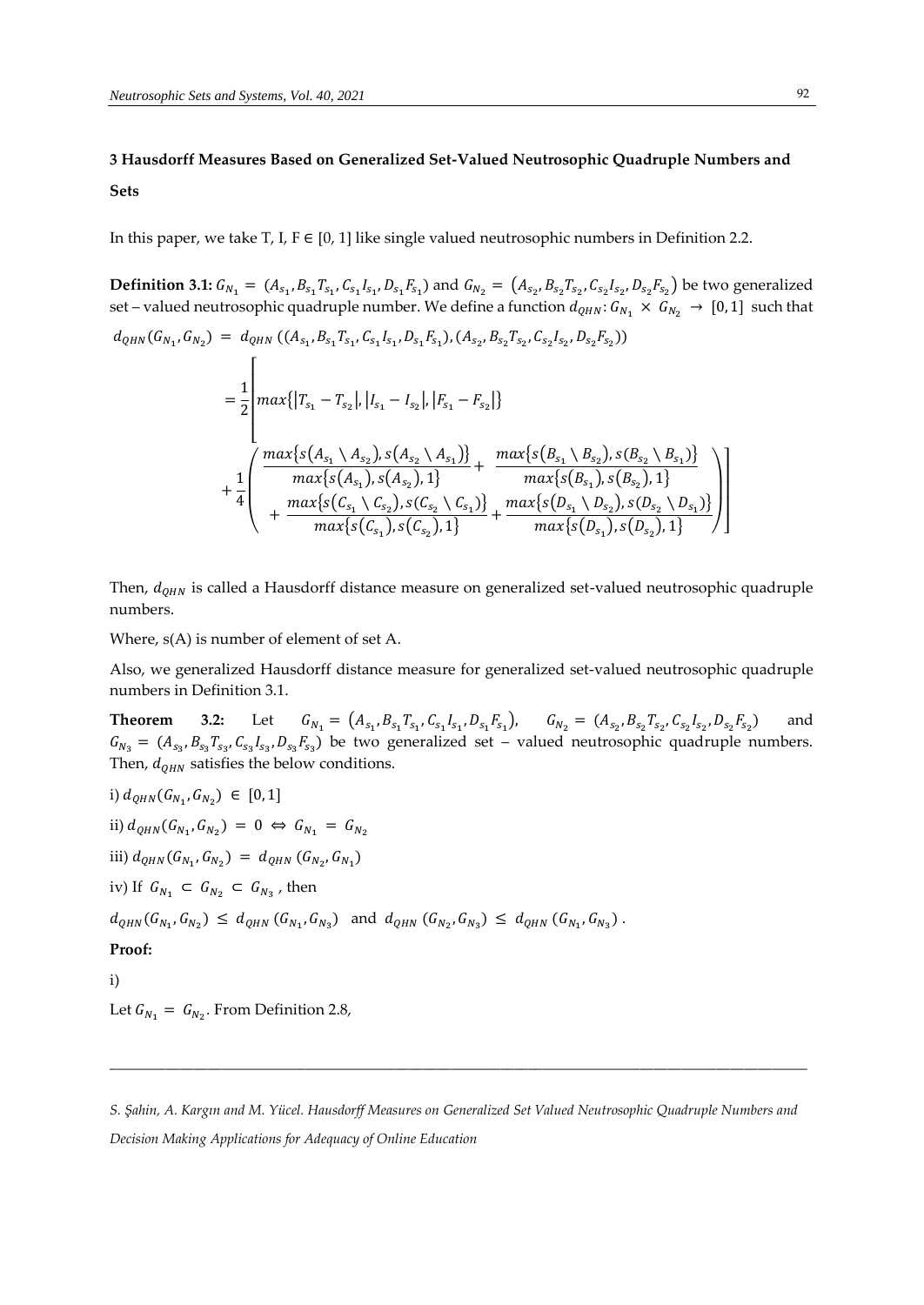$$
A_{s_1} = A_{s_2}, B_{s_1} = B_{s_2}, C_{s_1} = C_{s_2}, D_{s_1} = D_{s_2}, T_{s_1} = T_{s_2}, I_{s_1} = I_{s_2} \text{ and } F_{s_1} = F_{s_2}. \text{ Thus, we have}
$$
\n
$$
d_{QHN}(G_{N_1}, G_{N_1}) = \frac{1}{2} \Big[ max \{ |T_{s_1} - T_{s_1}|, |I_{s_1} - I_{s_1}|, |F_{s_1} - F_{s_1}| \} + \frac{1}{4} \Big( \frac{max \{ s(A_{s_1} \setminus A_{s_1}), s(A_{s_1} \setminus A_{s_1}) \} + \frac{max \{ s(B_{s_1} \setminus B_{s_1}), s(B_{s_1} \setminus B_{s_1}) \} }{max \{ s(B_{s_1}), s(B_{s_1}), 1 \} } + \frac{max \{ s(C_{s_1} \setminus C_{s_1}), s(C_{s_1} \setminus C_{s_1}) \} + \frac{max \{ s(D_{s_1} \setminus D_{s_1}), s(D_{s_1} \setminus D_{s_1}) \} }{max \{ s(C_{s_1}), s(C_{s_1}), 1 \} } + \frac{max \{ s(D_{s_1} \setminus D_{s_1}), s(D_{s_1} \setminus D_{s_1}) \} }{max \{ s(D_{s_1}), s(D_{s_1}), 1 \} } \Big]
$$
\n
$$
= \frac{1}{2} \Big[ 0 + \frac{1}{4} \Big( \frac{0}{s(A_{s_1})} + \frac{0}{s(B_{s_1})} + \frac{0}{s(C_{s_1})} + \frac{0}{s(D_{s_1})} \Big) \Big] = 0
$$

Let  $G_{N_1} \neq G_{N_2}$ . We have  $A_{s_1} \neq A_{s_2}, B_{s_1} \neq B_{s_2}, C_{s_1} \neq C_{s_2}, D_{s_1} \neq D_{s_2}, T_{s_1} \neq T_{s_2}, I_{s_1} \neq I_{s_2}, F_{s_1} \neq F_{s_2}$ . In this case,  $d_{QHN}(G_{N_1}, G_{N_2}) > 0$ . Let  $G_{N_2} \neq \emptyset$  and  $G_{N_2} = \emptyset$ . So,

 $G_{N_1} = (A_{s_1}, B_{s_1}T_{s_1}, C_{s_1}I_{s_1}, D_{s_1}F_{s_1}), G_{N_2} = \emptyset = (\emptyset, \emptyset T_{s_2}, \emptyset I_{s_2}, \emptyset F_{s_2}).$  Since we are looking for the highest value of the result, we take  $T_{s_1} = I_{s_1} = F_{s_1} = 1$  and  $T_{s_2} = I_{s_2} = F_{s_2} = 0$ .

 $\left[\frac{1}{s(D_{s_1})}\right]=0$ 

$$
d_{QHN}(G_{N_1}, G_{N_2}) = \frac{1}{2} \Big[ max\{|T_{s_1} - 0|, |I_{s_1} - 0|, |F_{s_1} - 0|\}
$$
  
+ 
$$
\frac{1}{4} \Big( \frac{max\{s(A_{s_1} \setminus \emptyset), s(\emptyset \setminus A_{s_1})\}}{max\{s(A_{s_1}), 0, 1\}} + \frac{max\{s(B_{s_1} \setminus \emptyset), s(\emptyset \setminus B_{s_1})\}}{max\{s(C_{s_1} \setminus \emptyset), s(\emptyset \setminus C_{s_1})\}} + \frac{max\{s(C_{s_1} \setminus \emptyset), s(\emptyset \setminus D_{s_1})\}}{max\{s(C_{s_1}), 0, 1\}} + \frac{max\{s(D_{s_1} \setminus \emptyset), s(\emptyset \setminus D_{s_1})\}}{max\{s(D_{s_1}), 0, 1\}} \Big) \Big]
$$
  
= 
$$
\frac{1}{2} \Big[ 1 + \frac{1}{4} (1 + 1 + 1 + 1) \Big] = 1
$$

As the highest value of  $d_{QHN}(G_{N_1}, G_{N_2})$  is 1 and the lowest value is 0,  $d_{QHN}(G_{N_1}, G_{N_2}) \in [0, 1]$ . ii)  $d_{QHN}(G_{N_1}, G_{N_2}) = 0 \Leftrightarrow G_{N_1} = G_{N_2}$ (⇒): If  $d_{QHN}(G_{N_1}, G_{N_2}) = \frac{1}{2}$  $\frac{1}{2}$  |  $max{ |T_{s_1} - T_{s_2}|, |I_{s_1} - I_{s_2}|, |F_{s_1} - F_{s_2}| }$  +  $\frac{1}{4}$  $\frac{1}{4} \left( \frac{max\{s(A_{S_1} \setminus A_{S_2}), s(A_{S_2} \setminus A_{S_1})\}}{max\{s(A_{S_1}), s(A_{S_2}), 1\}} \right)$  $\frac{\max\{s(A_{s_1}),s(A_{s_2}),1\}}{\max\{s(A_{s_1}),s(A_{s_2}),1\}} +$  $max{s | B_{s_1} \setminus B_{s_2}}$ ,  $s(B_{s_2} \setminus B_{s_1})}$  $\frac{\max\{S(S_{S_1}\setminus B_{S_2})\}\{B_{S_2}\setminus B_{S_1}\}}{\max\{S(S_{S_1})\}\{B_{S_2}\}\} + \frac{\max\{S(C_{S_1}\setminus C_{S_2})\}\{C_{S_2}\setminus C_{S_1}\}}{\max\{S(C_{S_1})\}\{C_{S_2}\}\}$  $\frac{x\{s(C_{s_1}\setminus C_{s_2})\}\{C_{s_2}\setminus C_{s_1}\}}{max\{s(C_{s_1}),s(C_{s_2}),1\}} + \frac{\max\{s(D_{s_1}\setminus D_{s_2})\}\{D_{s_2}\setminus D_{s_1}\}}{\max\{s(D_{s_1}),s(D_{s_2}),1\}}$  $\left[\frac{\log_2(\log_1(\log_2)\log(\log_2(\log_1)))}{\max\{s(D_{s_1}),s(D_{s_2}),1\}}\right]$  $= 0,$ 

then

$$
max\{|T_{s_1} - T_{s_2}|, |I_{s_1} - I_{s_2}|, |F_{s_1} - F_{s_2}|\} = 0 \text{ and}
$$
  

$$
\frac{1}{4}\left(\frac{\max\{s(A_{s_1}\setminus A_{s_2}), s(A_{s_2}\setminus A_{s_1})\}}{\max\{s(A_{s_1}), s(A_{s_2}), 1\}} + \frac{\max\{s(B_{s_1}\setminus B_{s_2}), s(B_{s_2}\setminus B_{s_1})\}}{\max\{s(B_{s_1}), s(B_{s_2}), 1\}} + \frac{\max\{s(C_{s_1}\setminus C_{s_2}), s(C_{s_2}\setminus C_{s_1})\}}{\max\{s(C_{s_1}), s(C_{s_2}), 1\}} + \frac{\max\{s(D_{s_1}\setminus D_{s_2}), s(D_{s_2}\setminus D_{s_1})\}}{\max\{s(D_{s_1}), s(D_{s_2}), 1\}}\right) = 0
$$

*S. Şahin, A. Kargın and M. Yücel. Hausdorff Measures on Generalized Set Valued Neutrosophic Quadruple Numbers and Decision Making Applications for Adequacy of Online Education*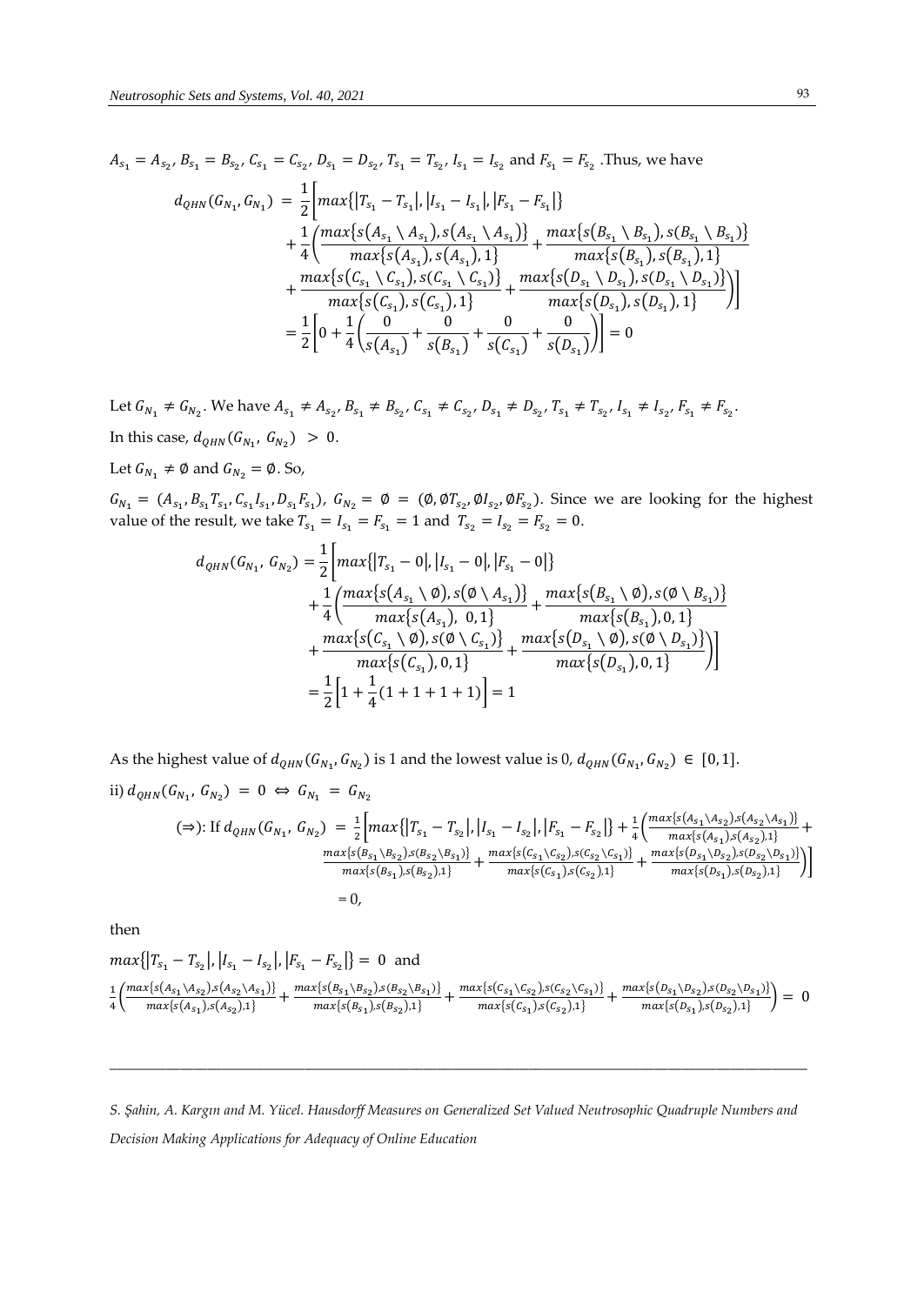If 
$$
|T_{s_1} - T_{s_2}| = 0
$$
, then  $T_{s_1} = T_{s_2}$ ; if  $|I_{s_1} - I_{s_2}| = 0$ , then  $I_{s_1} = I_{s_2}$ ; if  $|F_{s_1} - F_{s_2}| = 0$ , then  $F_{s_1} = F_{s_2}$  and if  
\n
$$
\frac{\max\{s(a_{s_1}\setminus a_{s_2})\cdot s(a_{s_2}\setminus a_{s_1})\}}{\max\{s(a_{s_1})\cdot s(a_{s_2})\cdot 1\}} = 0, \frac{\max\{s(b_{s_1}\setminus b_{s_2})\cdot s(b_{s_2}\setminus b_{s_1})\}}{\max\{s(b_{s_1}\setminus b_{s_2})\cdot 1\}} = 0,
$$
\n
$$
\frac{\max\{s(c_{s_1}\setminus c_{s_2})\cdot s(c_{s_2}\setminus c_{s_1})\}}{\max\{s(c_{s_1})\cdot s(c_{s_2})\cdot 1\}} = 0, \frac{\max\{s(b_{s_1}\setminus b_{s_2})\cdot s(b_{s_2}\setminus b_{s_1})\}}{\max\{s(b_{s_1})\cdot s(b_{s_2})\cdot 1\}} = 0,
$$

then

 $A_{s_1} = A_{s_2}, B_{s_1} = B_{s_2}, C_{s_1} = C_{s_2}, D_{s_1} = D_{s_2}.$ Then, from Definition 2.8, we obtain that  $G_{N_1} = G_{N_2}$ .  $(\Leftarrow):$ 

Let  $G_{N_1} = G_{N_2}$ . From i, we have  $d_{QHN}(G_{N_1}, G_{N_1}) = 0$ .

iii)

$$
d_{QHN}(G_{N_1}, G_{N_2}) = \frac{1}{2} \Big[ max\{|T_{s_1} - T_{s_2}|, |I_{s_1} - I_{s_2}|, |F_{s_1} - F_{s_2}|\}\n+ \frac{1}{4} \Big( \frac{max\{s(A_{s_1} \setminus A_{s_2}), s(A_{s_2} \setminus A_{s_1})\}}{max\{s(A_{s_1}), s(A_{s_2}), 1\}} + \frac{max\{s(B_{s_1} \setminus B_{s_2}), s(B_{s_2} \setminus B_{s_1})\}}{max\{s(C_{s_1} \setminus C_{s_2}), s(C_{s_2} \setminus C_{s_1})\}}\n+ \frac{max\{s(C_{s_1} \setminus C_{s_2}), s(C_{s_2} \setminus C_{s_1})\}}{max\{s(C_{s_1}), s(C_{s_2}), 1\}} + \frac{max\{s(D_{s_1} \setminus D_{s_2}), s(D_{s_2} \setminus D_{s_1})\}}{max\{s(D_{s_1}), s(D_{s_2}), 1\}}\Big]
$$
\n
$$
= \frac{1}{2} \Big[ max\{|T_{s_2} - T_{s_1}|, |I_{s_2} - I_{s_1}|, |F_{s_2} - F_{s_1}|\}
$$
\n+ 
$$
\frac{max\{s(A_{s_2} \setminus A_{s_1}), s(A_{s_1} \setminus A_{s_2})\}}{max\{s(A_{s_2}), s(A_{s_1}), 1\}} + \frac{max\{s(B_{s_2} \setminus B_{s_1}), s(B_{s_1} \setminus B_{s_2})\}}{max\{s(C_{s_2} \setminus C_{s_1}), s(C_{s_1} \setminus C_{s_2})\}}\Big]
$$
\n+ 
$$
\frac{max\{s(C_{s_2} \setminus C_{s_1}), s(C_{s_1} \setminus C_{s_2})\}}{max\{s(C_{s_2}, S_{s_1}), 1\}} + \frac{max\{s(D_{s_2} \setminus D_{s_1}), s(D_{s_1} \setminus D_{s_2})\}}{max\{s(D_{s_2}), s(D_{s_1}, 1)\}}\Big] = d_{QHN}(G_{N_2}, G_{N_1}).
$$

iv) Let  $G_{N_1} \subset G_{N_2} \subset G_{N_3}$ . From Definition 2.8, we obtain  $A_{s_1} \subset A_{s_2} \subset A_{s_3}$ ,  $B_{s_1} \subset B_{s_2} \subset B_{s_3}$ ,  $C_{s_1} \subset C_{s_2} \subset C_{s_3}$ ,  $D_{s_1} \subset D_{s_2} \subset D_{s_3}$ . Also, we have

 $s(A_{s_1}) \leq s(A_{s_2}) \leq s(A_{s_3}), \quad s(B_{s_1}) \leq s(B_{s_2}) \leq s(B_{s_3}), \quad s(C_{s_1}) \leq s(C_{s_2}) \leq s(C_{s_3}), \quad s(D_{s_1}) \leq s(D_{s_2}) \leq s(D_{s_3}),$ and

*S. Şahin, A. Kargın and M. Yücel. Hausdorff Measures on Generalized Set Valued Neutrosophic Quadruple Numbers and Decision Making Applications for Adequacy of Online Education*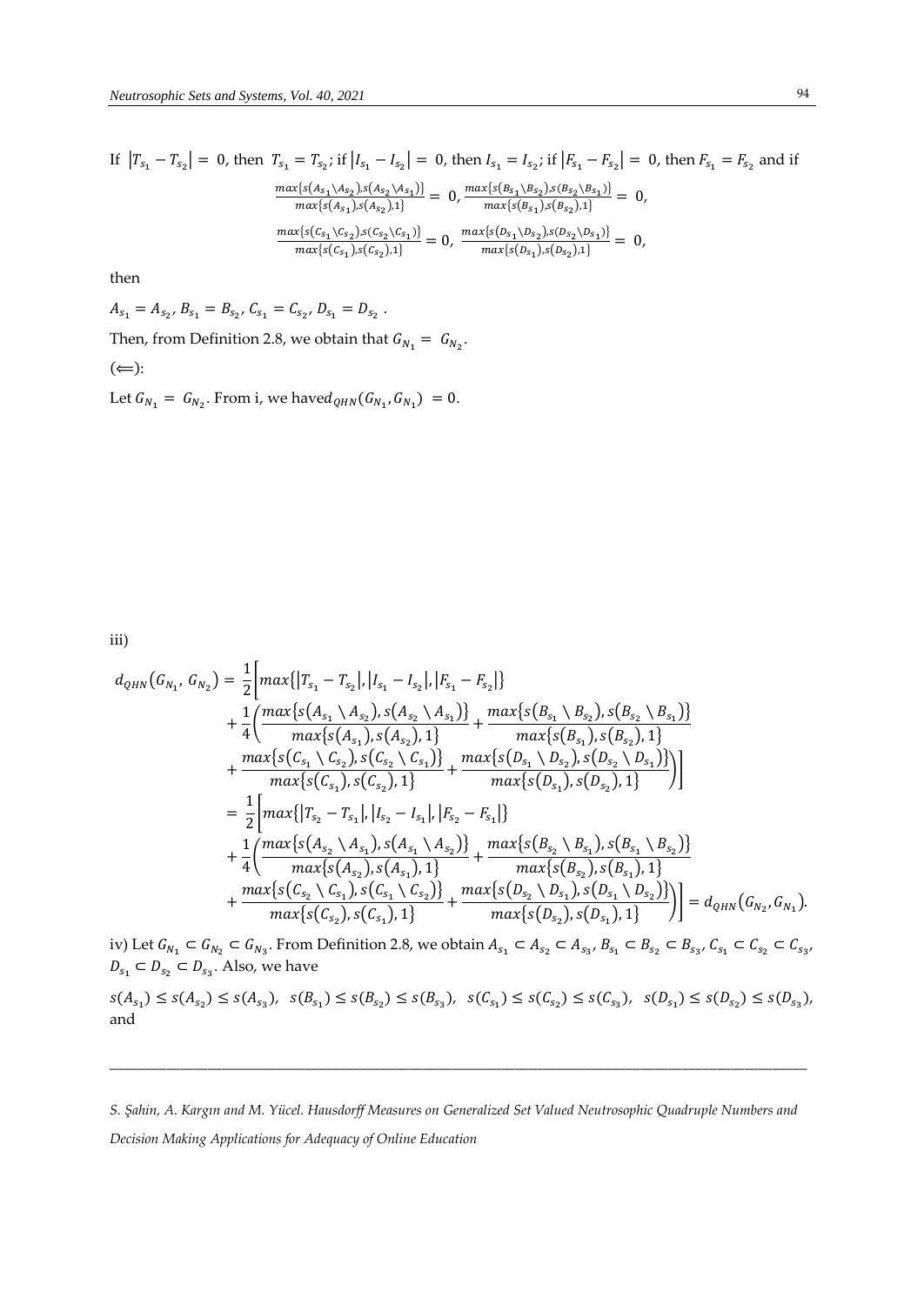$$
\frac{\max\{s(A_{\mathcal{S}_1}\setminus A_{\mathcal{S}_2}\setminus s(A_{\mathcal{S}_2}\setminus A_{\mathcal{S}_1})\}}{\max\{s(A_{\mathcal{S}_1}\setminus S(A_{\mathcal{S}_2}),S(A_{\mathcal{S}_2}\setminus A_{\mathcal{S}_1})\}}+\frac{\max\{s(B_{\mathcal{S}_1}\setminus B_{\mathcal{S}_2})_S(B_{\mathcal{S}_2}\setminus B_{\mathcal{S}_1})\}}{\max\{s(C_{\mathcal{S}_1}\setminus S(C_{\mathcal{S}_2}),1\}}+\frac{\max\{s(B_{\mathcal{S}_1}\setminus B_{\mathcal{S}_2})_S(B_{\mathcal{S}_2}\setminus B_{\mathcal{S}_1})\}}{\max\{s(C_{\mathcal{S}_1}\setminus S(C_{\mathcal{S}_2}),1\}}+\frac{\max\{s(D_{\mathcal{S}_1}\setminus B_{\mathcal{S}_2}\setminus B_{\mathcal{S}_1})\}}{\max\{s(A_{\mathcal{S}_1}\setminus S(B_{\mathcal{S}_1}\setminus B_{\mathcal{S}_2})_S\}}+\frac{\max\{s(C_{\mathcal{S}_1}\setminus S(C_{\mathcal{S}_2}\setminus B_{\mathcal{S}_1})\}}{\max\{s(D_{\mathcal{S}_1}\setminus S(B_{\mathcal{S}_1}\setminus B_{\mathcal{S}_2})_S\}}+\frac{\max\{s(C_{\mathcal{S}_1}\setminus S(B_{\mathcal{S}_1}\setminus B_{\mathcal{S}_2})_S(C_{\mathcal{S}_1}\setminus S_{\mathcal{S}_1})\}}{\max\{s(D_{\mathcal{S}_1}\setminus S(B_{\mathcal{S}_1}\setminus B_{\mathcal{S}_1})_S\}}+\frac{\max\{s(D_{\mathcal{S}_1}\setminus B_{\mathcal{S}_2}\setminus S_{\mathcal{S}_1})\}}{\max\{s(D_{\mathcal{S}_1}\setminus S(B_{\mathcal{S}_1}\setminus B_{\mathcal{S}_1})\}}+\frac{\max\{s(D_{\mathcal{S}_1}\setminus S(B_{\mathcal{S}_1}\setminus B_{\mathcal{S}_1})_S\}}{\max\{s(D_{\mathcal{S}_1}\setminus S(B_{\mathcal{S}_1}\setminus B_{\mathcal{S}_1})_S\}}+\frac{\max\{s(D_{\mathcal{S}_1}\
$$

since

 $s(A_{s_1} \setminus A_{s_2}) = s(A_{s_2} \setminus A_{s_3}) = s(A_{s_1} \setminus A_{s_3}) = \emptyset$  $s(B_{s_1} \setminus B_{s_2}) = s(B_{s_2} \setminus B_{s_3}) = s(B_{s_1} \setminus B_{s_3}) = \emptyset$  $s(C_{s_1} \setminus C_{s_2}) = s(C_{s_2} \setminus C_{s_3}) = s(C_{s_1} \setminus C_{s_3}) = \emptyset$  $s(D_{s_1} \setminus D_{s_2}) = s(D_{s_2} \setminus D_{s_3}) = s(D_{s_1} \setminus D_{s_3}) = \emptyset$  $s(A_{s_2} \setminus A_{s_1}) \leq s(A_{s_3} \setminus A_{s_1}), s(B_{s_2} \setminus B_{s_1}) \leq s(B_{s_3} \setminus B_{s_1}), s(C_{s_2} \setminus C_{s_1}) \leq s(C_{s_3} \setminus C_{s_1}), s(D_{s_2} \setminus D_{s_1}) \leq s(D_{s_3} \setminus D_{s_1})$  $D_{s_1}$ ),

 $s(A_{s_3} \setminus A_{s_2}) \leq s(A_{s_3} \setminus A_{s_1}), s(B_{s_3} \setminus B_{s_2}) \leq s(B_{s_3} \setminus B_{s_1}), s(C_{s_3} \setminus C_{s_2}) \leq s(C_{s_3} \setminus C_{s_1}), s(D_{s_3} \setminus D_{s_2}) \leq s(D_{s_3} \setminus D_{s_3})$  $D_{s_1}$ ).

Also, from Definition 2.8, we obtain

$$
\begin{aligned} \left|T_{s_1}-T_{s_2}\right| &\leq \left|T_{s_1}-T_{s_3}\right|,\,\left|I_{s_1}-I_{s_2}\right| \leq \left|I_{s_1}-I_{s_3}\right|,\,\left|F_{s_1}-F_{s_2}\right| \leq \left|F_{s_1}-F_{s_3}\right|,\\ \left|T_{s_2}-T_{s_3}\right| &\leq \left|T_{s_1}-T_{s_3}\right|,\,\left|I_{s_2}-I_{s_3}\right| \leq \left|I_{s_1}-I_{s_3}\right|,\,\left|F_{s_2}-F_{s_3}\right| \leq \left|F_{s_1}-F_{s_3}\right|.\end{aligned}
$$

Thus, we have  $d_{QHN}(G_{N_1}, G_{N_2}) \leq d_{QHN}(G_{N_1}, G_{N_3}).$ 

Where,  $d_{QHN}(G_{N_2}, G_{N_3}) \leq d_{QHN}(G_{N_1}, G_{N_3})$  can be shown similar to  $d_{QHN}(G_{N_1}, G_{N_2}) \leq d_{QHN}(G_{N_1}, G_{N_3})$ .

**Definition** 3.3: Let  $G_{N_1} = (A_{s_1}, B_{s_1}T_{s_1}, C_{s_1}I_{s_1}, D_{s_1}F_{s_1})$  and  $G_{N_2} = (A_{s_2}, B_{s_2}T_{s_2}, C_{s_2}I_{s_2}, D_{s_2}F_{s_2})$  be two generalized set – valued neutrosophic quadruple numbers. We define a function  $d_{HD}: G_{N_1} \times G_{N_2} \rightarrow$  $[0, 1]$  such that

$$
S_{QHN}: (G_{N_1}, G_{N_2}) = S_{QHN} ((A_{s_1}, B_{s_1}T_{s_1}, C_{s_1}I_{s_1}, D_{s_1}F_{s_1}), (A_{s_2}, B_{s_2}T_{s_2}, C_{s_2}I_{s_2}, D_{s_2}F_{s_2}))
$$
  
\n
$$
= 1 - \frac{1}{2} \Big[ max \{ |T_{s_1} - T_{s_2}|, |I_{s_1} - I_{s_2}|, |F_{s_1} - F_{s_2}| \} + \frac{1}{4} \Big( \frac{max \{ s(A_{s_1} \setminus A_{s_2}), s(A_{s_2} \setminus A_{s_1}) \} + max \{ s(B_{s_1} \setminus B_{s_2}), s(B_{s_2} \setminus B_{s_1}) \} + max \{ s(C_{s_1} \setminus C_{s_2}), s(C_{s_2} \setminus C_{s_1}) \} + max \{ s(C_{s_1} \setminus C_{s_2}), s(C_{s_2} \setminus C_{s_1}) \} + max \{ s(C_{s_1} \setminus D_{s_2}), s(D_{s_2} \setminus D_{s_1}) \} \Big)
$$

*S. Şahin, A. Kargın and M. Yücel. Hausdorff Measures on Generalized Set Valued Neutrosophic Quadruple Numbers and Decision Making Applications for Adequacy of Online Education*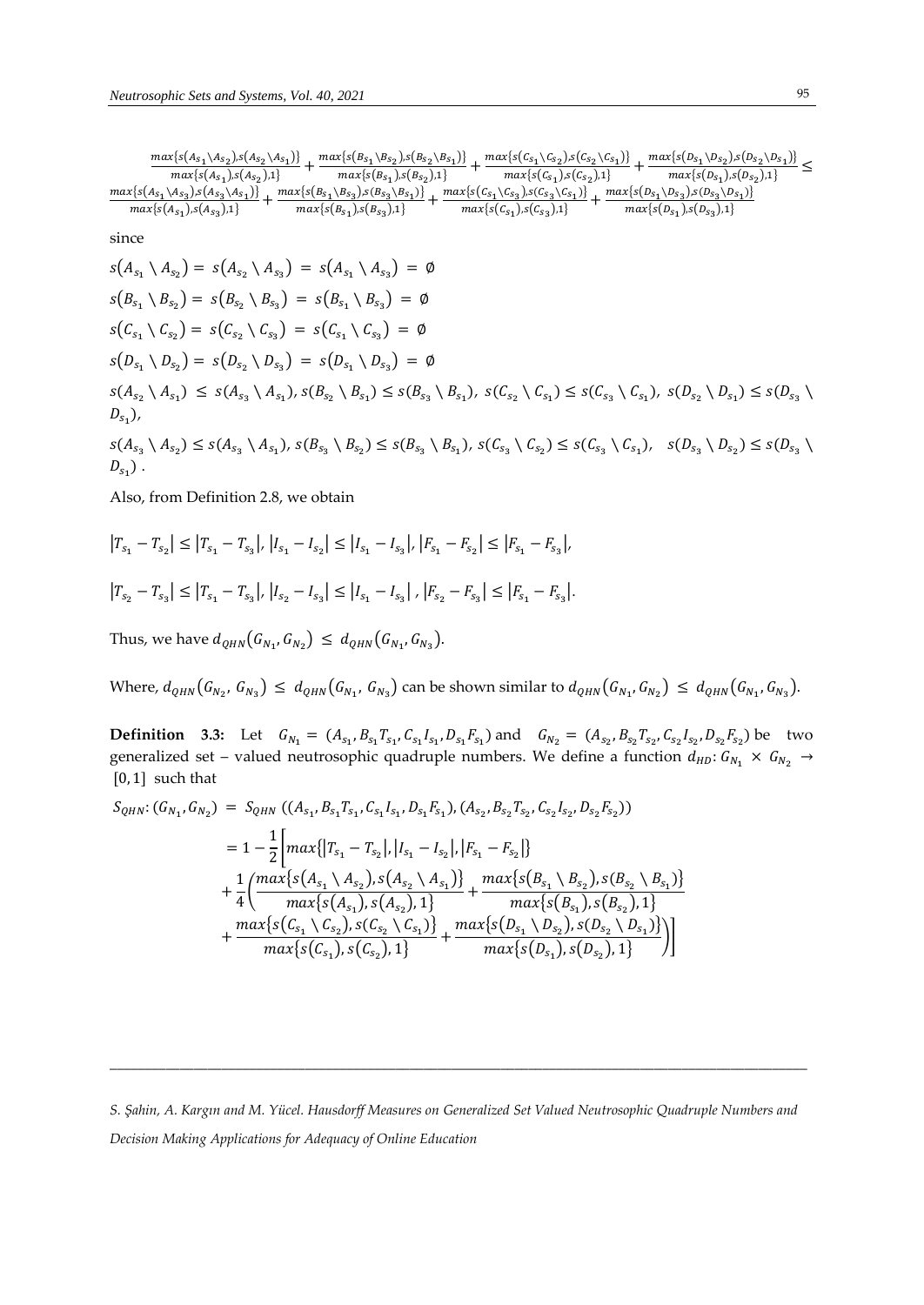Then,  $S_{OHN}$  is called a Hausdorff similarity measure on generalized set - valued neutrosophic quadruple numbers.

Where, s(A) is number of element of set A.

Also, we generalized Hausdorff similarity measure for generalized set - valued neutrosophic quadruple numbers in Definition 3.3.

**Theorem 3.4:** Let  $G_{N_1} = (A_{s_1}, B_{s_1}T_{s_1}, C_{s_1}I_{s_1}, D_{s_1}F_{s_1}), G_{N_2} = (A_{s_2}, B_{s_2}T_{s_2}, C_{s_2}I_{s_2}, D_{s_2}F_{s_2})$ ) and  $G_{N_3} = (A_{s_3}, B_{s_3}T_{s_3}, C_{s_3}I_{s_3}, D_{s_3}F_{s_3})$  be three generalized set – valued neutrosophic quadruple numbers. Then,  $S_{OHN}$  satisfies the below conditions.

i)  $S_{QHN}(G_{N_1}, G_{N_2}) \in [0, 1]$ ii)  $S_{QHN}(G_{N_1}, G_{N_2}) = 1 \Leftrightarrow G_{N_1} = G_{N_2}$ iii)  $S_{QHN}(G_{N_1}, G_{N_2}) = S_{QHN}(G_{N_2}, G_{N_1})$ iv) If  $G_{N_1} \subset G_{N_2} \subset G_{N_3}$ , then  $S_{QHN}$   $(G_{N_1}, G_{N_3}) \leq S_{QHN}$   $(G_{N_1}, G_{N_2})$  and  $S_{QHN}$   $(G_{N_1}, G_{N_3}) \leq S_{QHN}$   $(G_{N_2}, G_{N_3})$ . **Proof:**

i) From Theorem 3.2,

when  $d_{QHN}$   $(G_{N_1}, G_{N_1}) = 0$ ,  $S_{QHN}$   $(G_{N_1}, G_{N_1}) = 1 - d_{QHN}$   $(G_{N_1}, G_{N_1}) = 1 - 0 = 1$ . when  $d_{QHN}$   $(G_{N_1}, G_{N_1}) = 1$ ,  $S_{QHN}$   $(G_{N_1}, G_{N_1}) = 1 - d_{QHN}$   $(G_{N_1}, G_{N_1}) = 1 - 1 = 0$ . Then,  $S_{QHN}$   $(G_{N_1}, G_{N_2}) \in [0, 1].$ 

ii)

From Theorem 3.2,

$$
\text{(a): If } S_{QHN} \left( G_{N_1}, G_{N_2} \right) = 1 \text{, then } S_{QHN} \left( G_{N_1}, G_{N_2} \right) = 1 - d_{QHN} \left( G_{N_1}, G_{N_2} \right)
$$
\n
$$
d_{QHN} \left( G_{N_1}, G_{N_2} \right) = 1 - S_{QHN} \left( G_{N_1}, G_{N_2} \right)
$$
\n
$$
d_{QHN} \left( G_{N_1}, G_{N_2} \right) = 1 - 1 = 0.
$$

From Theorem 3.2,

(∈): If  $G_{N_1} = G_{N_2}$ , then  $d_{QHN} (G_{N_1}, G_{N_2}) = 0$ . Since  $S_{QHN}$  ( $G_{N_1}, G_{N_2}$ ) = 1 –  $d_{QHN}$  ( $G_{N_1}, G_{N_2}$ ) = 1 – 0 = 1, one can write  $S_{QHN}$  ( $G_{N_1}, G_{N_2}$ ) = 1. iii) From Theorem 3.2,

Since 
$$
S_{QHN} (G_{N_1}, G_{N_2}) = 1 - d_{QHN} (G_{N_1}, G_{N_2})
$$
 and  $d_{QHN} (G_{N_1}, G_{N_2}) = d_{QHN} (G_{N_2}, G_{N_1})$ ,  
\n $S_{QHN} (G_{N_1}, G_{N_2}) = 1 - d_{QHN} (G_{N_1}, G_{N_2}) = 1 - d_{QHN} (G_{N_2}, G_{N_1}) = S_{QHN} (G_{N_2}, G_{N_1})$ .

*S. Şahin, A. Kargın and M. Yücel. Hausdorff Measures on Generalized Set Valued Neutrosophic Quadruple Numbers and Decision Making Applications for Adequacy of Online Education*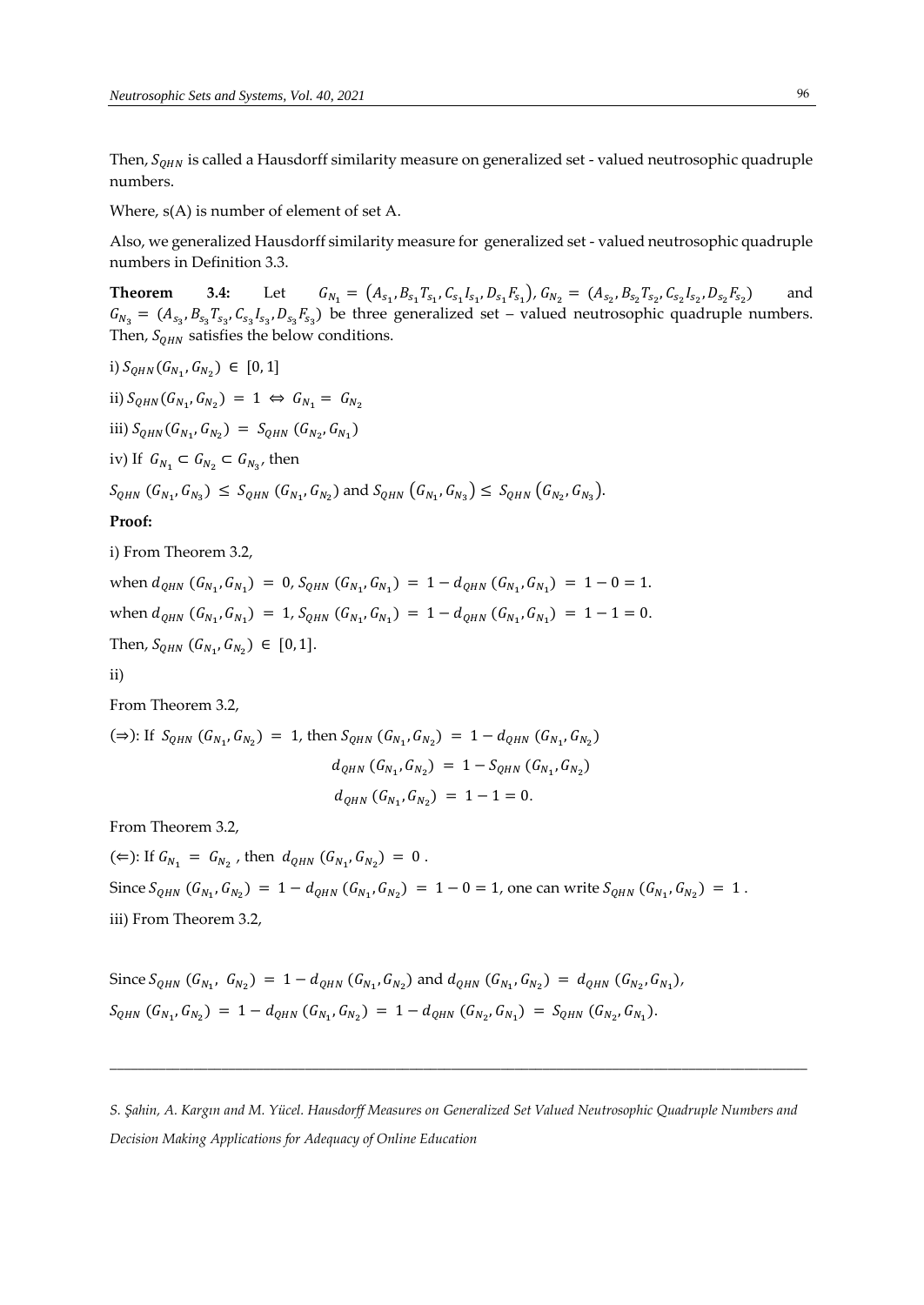iv) Let  $G_{N_1} \subset G_{N_2} \subset G_{N_3}$ . From Theorem 3.2, if  $A_{s_1} \subset A_{s_2} \subset A_{s_3}$ ,  $B_{s_1} \subset B_{s_2} \subset B_{s_3}$ ,  $C_{s_1} \subset C_{s_2} \subset C_{s_3}$ ,  $D_{s_1} \subset D_{s_2} \subset D_{s_3}$ , then  $d_{QHN} (G_{N_1}, G_{N_2}) \leq d_{QHN} (G_{N_1}, G_{N_3})$  and  $d_{QHN} (G_{N_2}, G_{N_3}) \leq d_{QHN} (G_{N_1}, G_{N_3})$ .  $d_{QHN} (G_{N_1}, G_{N_2}) \leq d_{QHN} (G_{N_1}, G_{N_3})$  $-d_{QHN} (G_{N_1}, G_{N_2}) \geq -d_{QHN} (G_{N_1}, G_{N_3})$  $1 - d_{QHN} (G_{N_1}, G_{N_2}) \ge 1 - d_{QHN} (G_{N_1}, G_{N_3})$  $S_{QHN}$  ( $G_{N_1}, G_{N_2}$ )  $\geq S_{QHN}$  ( $G_{N_1}, G_{N_3}$ ).

Also,  $S_{QHN}$  ( $G_{N_1}, G_{N_3}$ )  $\leq S_{QHN}$  ( $G_{N_2}, G_{N_3}$ ) can be shown similar to  $S_{QHN}$  ( $G_{N_1}, G_{N_2}$ )  $\geq S_{QHN}$  ( $G_{N_1}, G_{N_3}$ ). **Example 3.5:** Let  $X = (\{x_2, x_3, x_5, x_6\}, \{x_1, x_6, x_8\}(1), \emptyset(0), \emptyset(0))$  and

 $X_1 = (\{x_1, x_3, x_5, x_7, x_9\}, \{x_2, x_4, x_5, x_6, x_7\} (0,4), \{x_2, x_3, x_7\} (0,1), \{x_4, x_5\} (0,2))$  be two generalized setvalued neutrosophic quadruple numbers.

We calculate  $d_{QHN}(X, X_1)$ , namely the distance between  $X$  and  $X_1$ .

$$
d_{QHN}(X, X_1) = \frac{1}{2} \Big[ max\{ |T - T_1|, |T - I_1|, |F - F_1| \} + \frac{1}{4} \Big( \frac{max\{s(A \setminus A_1), s(A_1 \setminus A)\}}{max\{s(B), s(A_1), 1\}} + \frac{max\{s(B \setminus B_1), s(B_1 \setminus B)\}}{max\{s(B), s(B_1), 1\}} + \frac{max\{s(C \setminus C_1), s(C_1 \setminus C)\}}{max\{s(D), s(D_1, 1\}} \Big) \Big]
$$
\n
$$
d_{QHN}(X, X_1) = \frac{1}{2} \Big[ max\{ |1 - 0, 4|, |0 - 0, 1|, |0 - 0, 2| \} + \frac{1}{4} \Big( \frac{max\{s([x_2, x_3, x_5, x_6] \setminus \{x_1, x_3, x_5, x_7, x_9\}\}, s([x_1, x_3, x_5, x_7, x_9]) , s([x_1, x_3, x_5, x_7, x_9] \setminus \{x_2, x_3, x_5, x_6\}) \}}{max\{s([x_1, x_6, x_8] \setminus \{x_2, x_4, x_5, x_6, x_7\}), s([x_2, x_4, x_5, x_6, x_7] \setminus \{x_1, x_6, x_8\}) \}} + \frac{max\{s([x_1, x_6, x_8] \setminus \{x_2, x_4, x_5, x_6, x_7\}), s([x_2, x_4, x_5, x_6, x_7] \setminus \{x_1, x_6, x_8\}) \}}{max\{s([x_1, x_6, x_8]), s([x_2, x_3, x_7]) \setminus \emptyset \}} + \frac{max\{s(Q \setminus \{x_4, x_5, x_6, x_7\}), s([x_2, x_4, x_5, x_6, x_7]) , 1 \}}{max\{s([x_3, x_4, x_5, x_6, x_7]) , 1 \}} + \frac{max\{s(Q \setminus \{x_4, x_5\}), s([x_2, x_4, x_5, x_6, x_7]) , 1 \}}{max\{s([x_3, x_4, x_5
$$

*S. Şahin, A. Kargın and M. Yücel. Hausdorff Measures on Generalized Set Valued Neutrosophic Quadruple Numbers and Decision Making Applications for Adequacy of Online Education*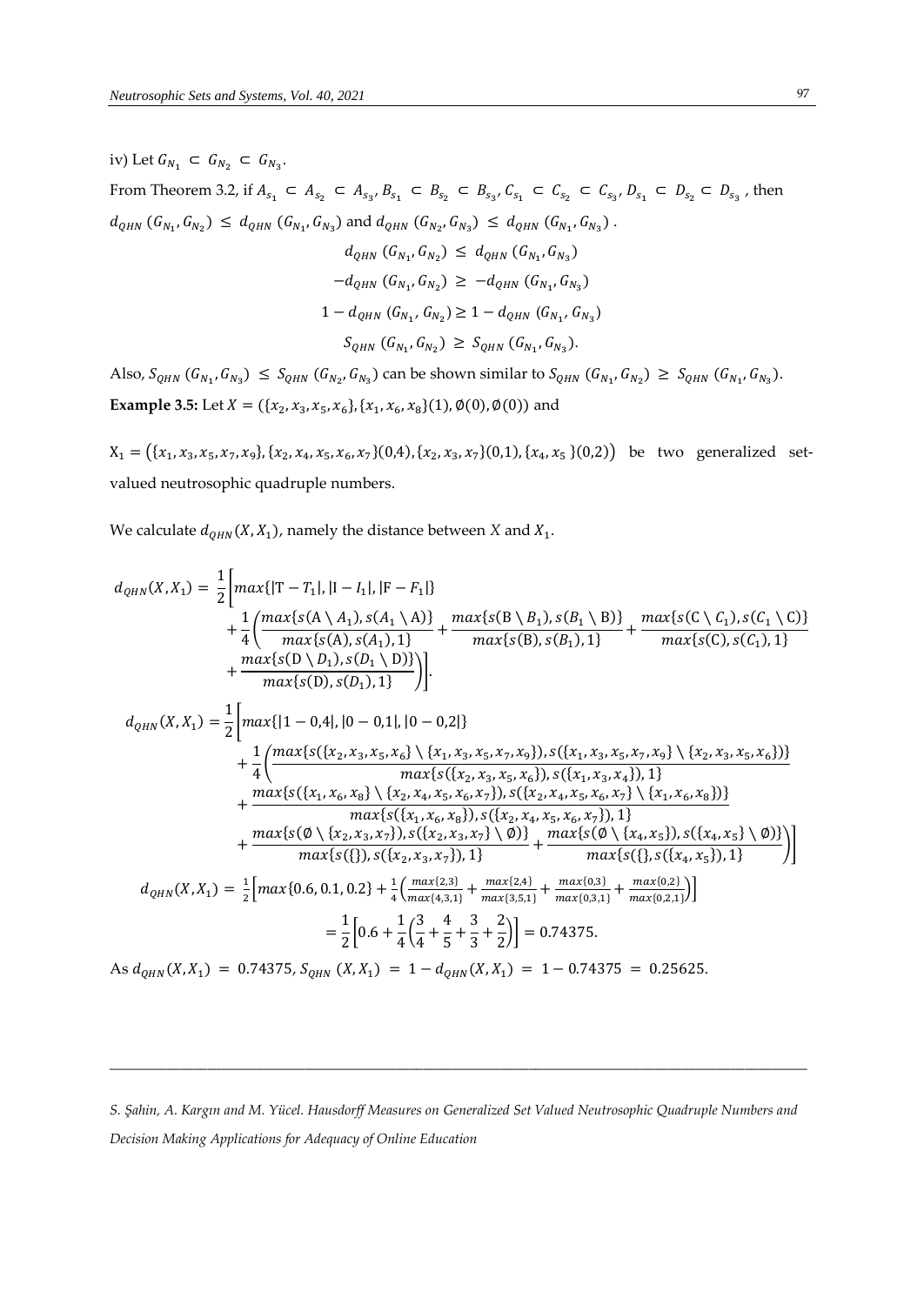#### **4 Decision Making Applications for Adequacy of Online Education**

Now, we give an algorithm based on the generalized set-valued neutrosophic quadruple numbers and Hausdroff measures on the generalized set-valued neutrosophic quadruple numbers for multi-criteria decision making method applications.

#### **Algorithm 4.1:**

**Step 1:** The criteria are determined. The criteria set get K.

$$
K=\left\{k_1,k_2,\ldots,k_n\right\}\left(n\in\mathbb{N}\right)
$$

The weight values of the criteria determined to  $W = \{w_1, w_2, ..., w_n\}$   $(n \in \mathbb{N})$  and  $\sum_{i=1}^{n} w_i = 1$ ,  $w_i \in \mathbb{N}$ . Where,

 $w_1$  is the weight of criterion  $k_1$ ,

 $w_2$  is the weight of criterion  $k_2$ ,

 $w_3$  is the weight of criterion  $k_3$ ,

.

.

.

 $w_n$  is the weight of criterion  $k_n$ .

**Step 2:** Let I be the ideal status. For the generalized set – valued neutrosophic quadruple numbers, we define I such that

 $I = \{k_1: (P(X), P(X)T_1, \emptyset I_1, \emptyset F_1), k_2: (P(Y), P(Y)T_2, \emptyset I_2, \emptyset F_2), ..., k_n: (P(Z), P(Z)T_n, \emptyset I_n, \emptyset F_{n_i})\}\.$ 

Where,

$$
T_1=T_2=\cdots=T_n=1
$$

*S. Şahin, A. Kargın and M. Yücel. Hausdorff Measures on Generalized Set Valued Neutrosophic Quadruple Numbers and Decision Making Applications for Adequacy of Online Education*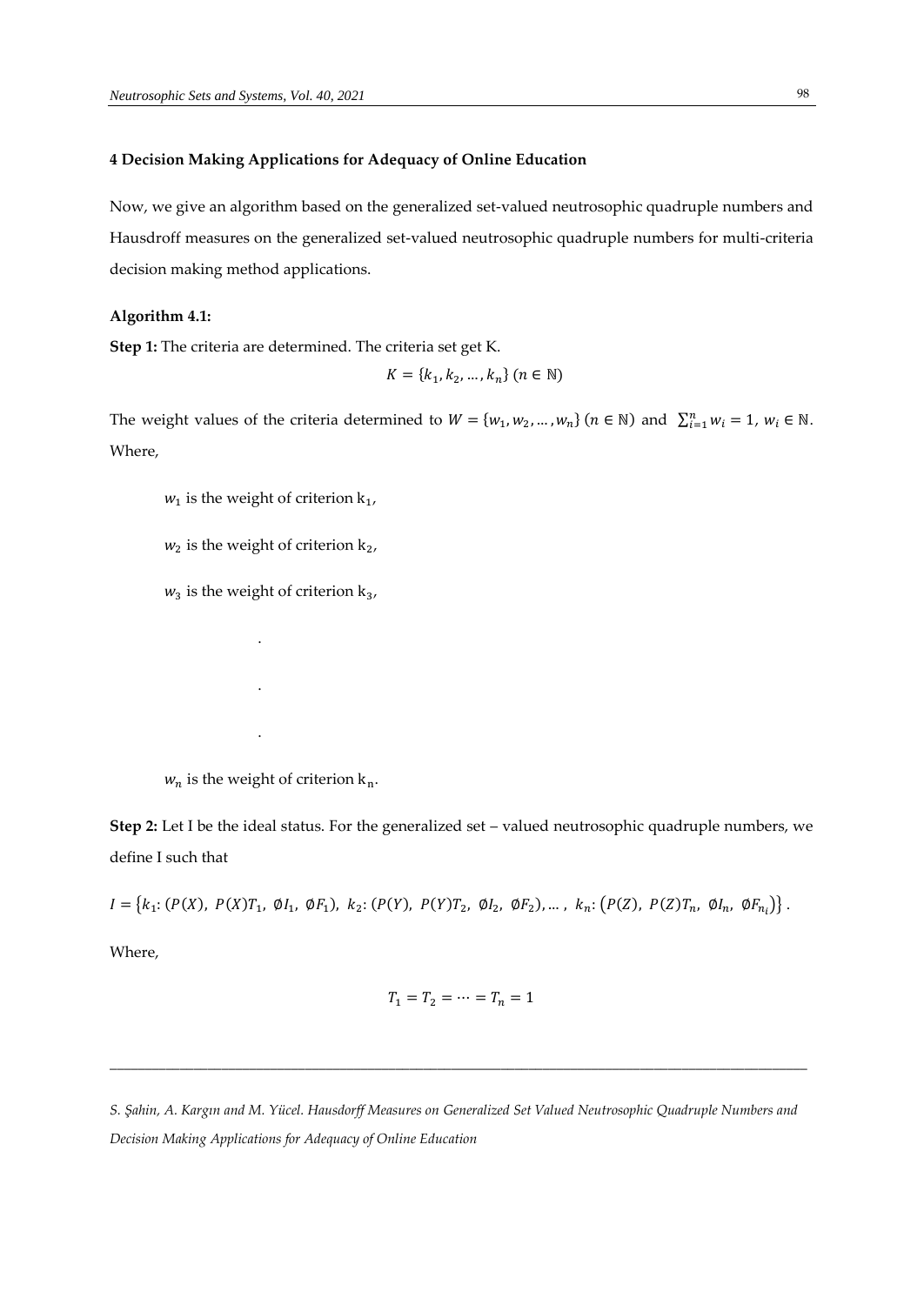$$
I_1 = I_2 = \dots = I_n = 0
$$
  

$$
F_1 = F_2 = \dots = F_n = 0.
$$

**Step 3:** The adequacy of the efficiency of the criteria should be assessed by samples references according to each criterion and each status should be identified as a generalized set valued neutrosophic quadruple numbers.

Let the sets of the samples references be

$$
A_1 = \{k_1: (X_{1_1}, X_{1_2}T_{1_1}, X_{1_3}I_{1_1}, X_{1_4}F_{1_1}), k_2: (Y_{1_1}, Y_{1_2}T_{1_2}, Y_{1_3}I_{1_2}, Y_{1_4}F_{1_2}), \dots, k_n: (Z_{1_1}, Z_{1_2}T_{1_n}, Z_{1_3}I_{1_n}, Z_{1_4}F_{1_n})\}
$$
  

$$
A_2 = \{k_1: (X_{2_1}, X_{2_2}T_{2_1}, X_{2_3}I_{2_1}, X_{2_4}F_{2_1}), k_2: (Y_{2_1}, Y_{2_2}T_{2_2}, Y_{2_3}I_{2_2}, Y_{2_4}F_{2_2}), \dots, k_n: (Z_{2_1}, Z_{2_2}T_{2_n}, Z_{2_3}I_{2_n}, Z_{2_4}F_{2_n})\}
$$

.

.

.

$$
A_n = \{k_1: (X_{n_1}, X_{n_2}T_{n_1}, X_{n_3}I_{n_1}, X_{n_4}F_{n_1}), k_2: (Y_{n_1}, Y_{n_2}T_{n_2}, Y_{n_3}I_{n_2}, Y_{n_4}F_{n_2}), \dots, k_m: (Z_{n_1}, Z_{n_2}T_{n_n}, Z_{n_3}I_{n_n}, Z_{n_4}F_{n_n})\}
$$

and each samples reference is evaluated according to each criterion. Here;

$$
X_{i_j} \in P(X), Y_{i_j} \in P(Y), \dots, Z_{i_j} \in P(Z) \ (i = 1, 2, 3, \dots, n) \ (j = 1, 2, \dots, n)
$$

**Step 4:** The sample reference criteria are given as generalized set valued neutrosophic quadruple numbers in Step 4. Now show them in Table 1.

| $\boxed{A_1 \mid (X_{1_1}, X_{1_2}T_{1_1}, X_{1_3}I_{1_1}, X_{1_4}F_{1_1}) \mid (Y_{1_1}, Y_{1_2}T_{1_2}, Y_{1_3}I_{1_2}, Y_{1_4}F_{1_2}) \mid  \mid (Z_{1_1}, Z_{1_2}T_{1_n}, Z_{1_3}I_{1_n}, Z_{1_4}F_{1_n})}$           |  |  |
|----------------------------------------------------------------------------------------------------------------------------------------------------------------------------------------------------------------------------|--|--|
|                                                                                                                                                                                                                            |  |  |
| $\overline{A_2\mid (X_{2_1},X_{2_2}T_{2_1},X_{2_3}I_{2_1},X_{2_4}F_{2_1})\mid (Y_{2_1},Y_{2_2}T_{2_2},Y_{2_3}I_{2_2},Y_2\!\!\!\downarrow F_{2_2})\mid \ldots \mid (Z_{2_1},Z_{2_2}T_{2_n},Z_{2_3}I_{2_n},Z_{2_4}F_{2_n})}$ |  |  |
|                                                                                                                                                                                                                            |  |  |

**Table 1.** Example reference criterion table

*S. Şahin, A. Kargın and M. Yücel. Hausdorff Measures on Generalized Set Valued Neutrosophic Quadruple Numbers and Decision Making Applications for Adequacy of Online Education*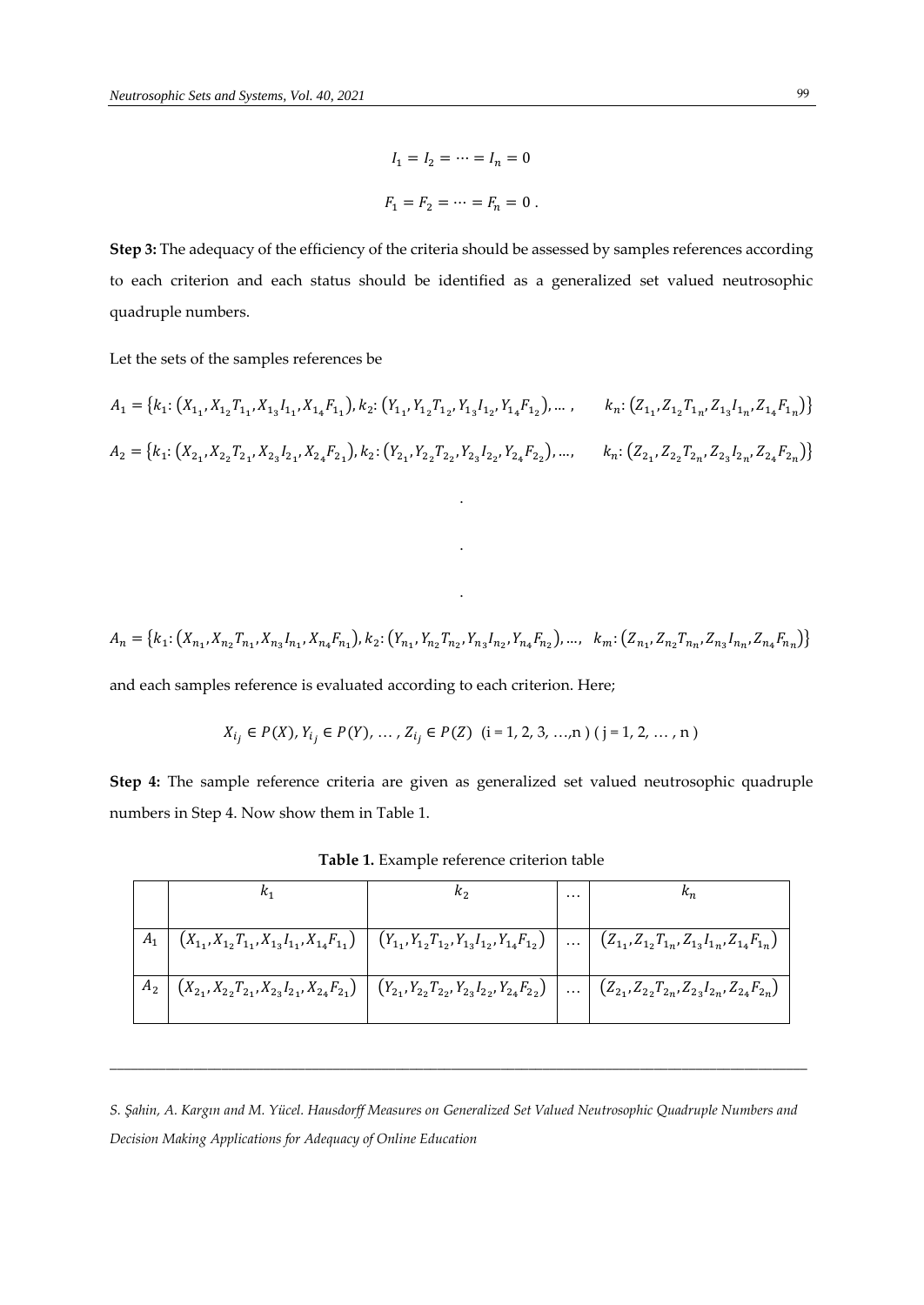|       |                                                                                                                                                                                                 | $\cdots$ |   |
|-------|-------------------------------------------------------------------------------------------------------------------------------------------------------------------------------------------------|----------|---|
|       |                                                                                                                                                                                                 | $\cdots$ |   |
|       |                                                                                                                                                                                                 | $\cdots$ | ٠ |
|       |                                                                                                                                                                                                 |          |   |
| $A_n$ | $(X_{n_1}, X_{n_2}T_{n_1}, X_{n_3}I_{n_1}, X_{n_4}F_{n_1}) \mid (Y_{n_1}, Y_{n_2}T_{n_2}, Y_{n_3}I_{n_2}, Y_{n_4}F_{n_2}) \mid  \mid (Z_{n_1}, Z_{n_2}T_{n_1}, Z_{n_3}I_{n_1}, Z_{n_4}F_{n_1})$ |          |   |

Step 5: Let's calculate the similarity values of the sample references with the I ideal criterion. While doing this, calculate  $S_{QHN}$   $\left (I_{k_j}, A_{i_{k_j}} \right )$  in Table 2.

|                  | $k_1$                           | k <sub>2</sub>                  |          | $k_n$                           |
|------------------|---------------------------------|---------------------------------|----------|---------------------------------|
|                  |                                 |                                 |          |                                 |
| ${\cal A}_1$     | $S_{QHN}(I_{k_1},A_{1_{k_1}})$  | $S_{QHN}(I_{k_2}, A_{1_{k_2}})$ | $\cdots$ | $S_{QHN}(I_{k_n}, A_{1_{k_n}})$ |
| A <sub>2</sub>   | $S_{QHN}(I_{k_1},A_{2_{k_1}})$  | $S_{QHN}(I_{k_2},A_{2_{k_2}})$  | .        | $S_{QHN}(I_{k_n},A_{2_{k_n}})$  |
|                  |                                 |                                 | .        |                                 |
|                  |                                 |                                 |          |                                 |
|                  |                                 |                                 |          |                                 |
|                  |                                 |                                 |          |                                 |
| $\mathfrak{A}_n$ | $S_{QHN}(I_{k_1}, A_{n_{k_1}})$ | $S_{QHN}(I_{k_2}, A_{n_{k_2}})$ | $\cdots$ | $S_{QHN}(I_{k_n}, A_{n_{k_n}})$ |

**Table 2.** The I ideal criterion and the similarity values of the sample references

**Step 6:** In this last step ın the similarity found, it is multiplied by the weight value of a criterion. For this, use the k-th weight value for each of the similarity values in the k-th column ( $k = 1, 2, ..., n$ ). Thus,

*S. Şahin, A. Kargın and M. Yücel. Hausdorff Measures on Generalized Set Valued Neutrosophic Quadruple Numbers and Decision Making Applications for Adequacy of Online Education*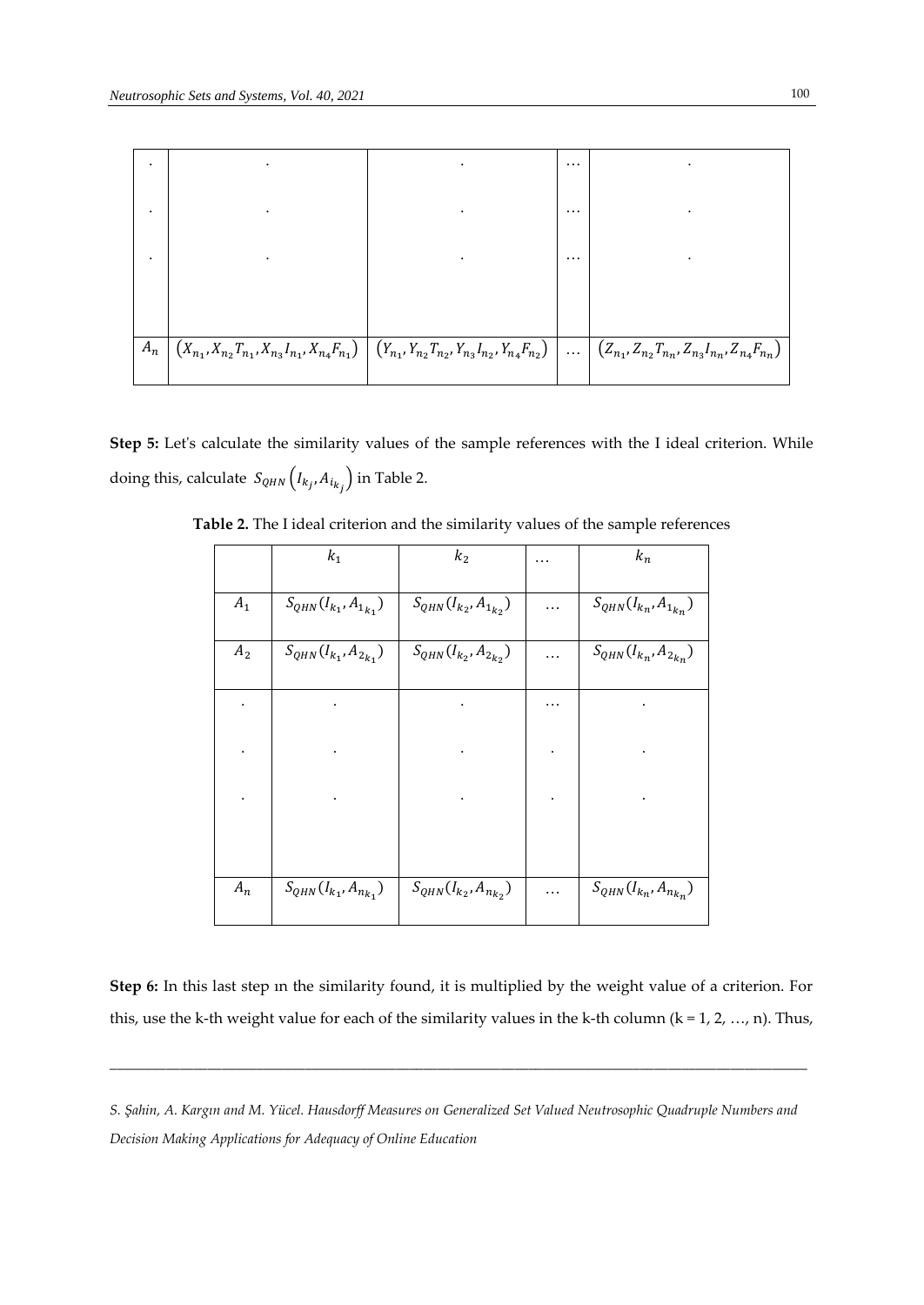get the weighted similarity table in Table 3. The sum of  $A_i$  in Table 3 will be given as  $S_{QHN}{}^i$  similarity value.  $(i = 1, 2, ... n)$   $(n \in \mathbb{N})$ 

|                | $w_1k_1$                            | $w_2k_2$                             | $\cdots$  | $w_n k_n$                            | $\sum w_i k_i = S_{QHN}^i$<br>$i=1$           |
|----------------|-------------------------------------|--------------------------------------|-----------|--------------------------------------|-----------------------------------------------|
| ${\cal A}_1$   | $W_1.S_{QHN}(I_{k_1}, A_{1_{k_1}})$ | $W_2.S_{QHN}(I_{k_2}, A_{1_{k_2}})$  | $\cdots$  | $W_n. S_{QHN}(I_{k_n}, A_{1_{k_n}})$ | $S_{QHN}^{\quad \  1}$                        |
| A <sub>2</sub> | $W_1.S_{QHN}(I_{k_1}, A_{2_{k_1}})$ | $W_2. S_{QHN}(I_{k_2}, A_{2_{k_2}})$ | $\cdots$  | $w_n.S_{QHN}(I_{k_n}, A_{2_{k_n}})$  | $S_{QHN}^{\qquad 2}$                          |
|                |                                     |                                      | .         |                                      |                                               |
|                |                                     |                                      | $\bullet$ |                                      |                                               |
|                | $\bullet$                           | $\bullet$                            | $\bullet$ | $\bullet$                            | $\bullet$                                     |
| $A_n$          | $W_1.S_{QHN}(I_{k_1}, A_{n_{k_1}})$ | $W_2. S_{QHN}(I_{k_2}, A_{n_{k_2}})$ | $\cdots$  | $W_n. S_{QHN}(I_{k_n}, A_{n_{k_n}})$ | $S_{QHN}$ <sup><math>\frac{n}{n}</math></sup> |

**Table 3.** Weighted similarity table

**Example 4.2:** The similarity measure is an important mathematical tool to deal with the problems we encounter in daily life. One of the bad consequences of the epidemic that affects the whole world is that we have to stop education. Therefore, education and training institutions have temporarily started online education practices so that students do not stay away from education. Of course, it has been seen that future online education does not have the same effect on students. Some of the factors that negatively affect students in this process are the environment, internet infrastructure, and the materials used in the course. In this section, the new similarity measure is applied to an online education problem. The generalized set-valued neutrosophic quadruple number is just a tool to deal with such cases, and for each evaluations for an alternative under the criterias can be considered as a generalized set-valued

*S. Şahin, A. Kargın and M. Yücel. Hausdorff Measures on Generalized Set Valued Neutrosophic Quadruple Numbers and Decision Making Applications for Adequacy of Online Education*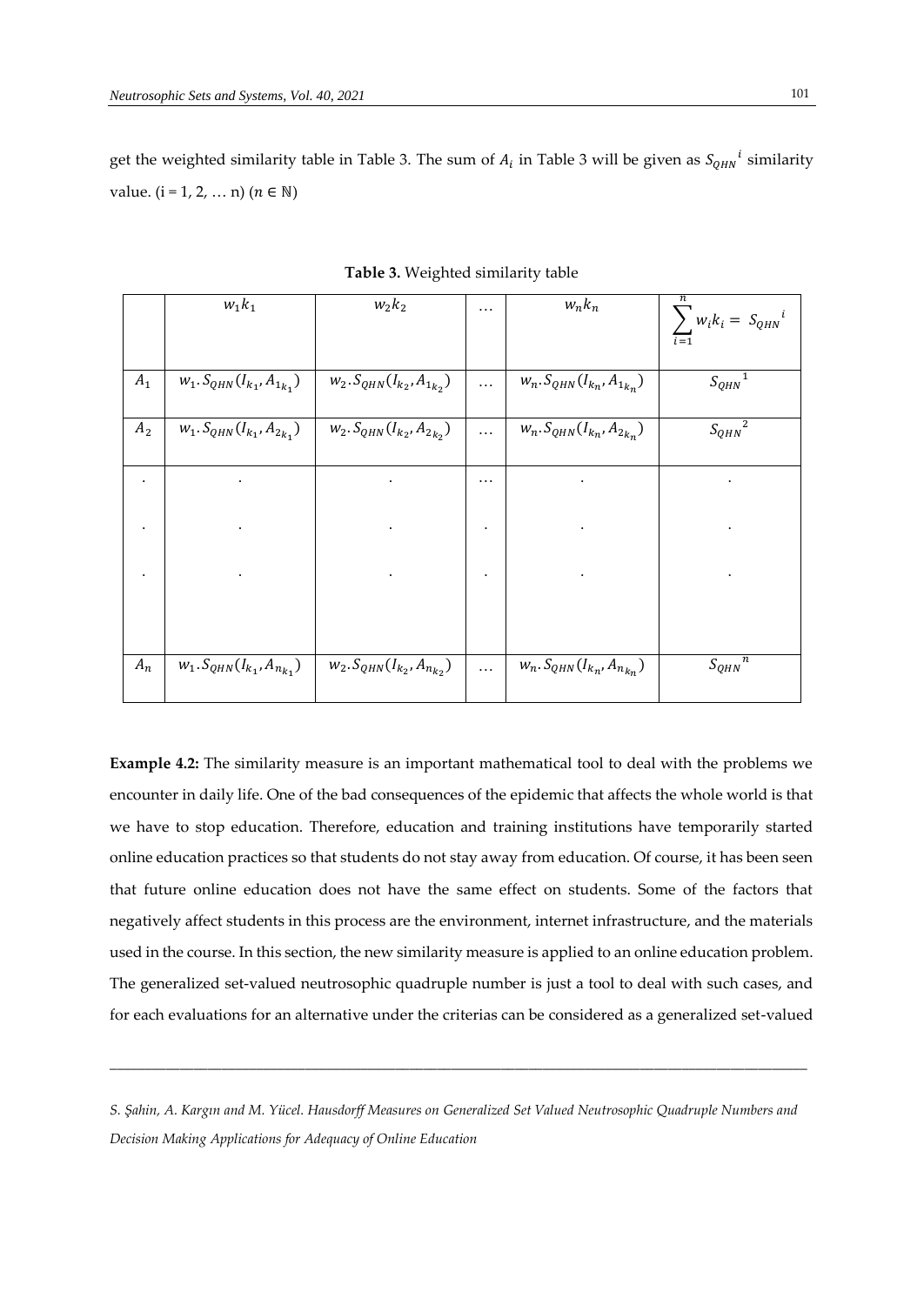neutrosophic quadruple number. Now, In the example below, 4 criteria and weight values of these criteria are determined in the first step. In step 2, the ideal set I to be referenced is written. In step 3, how to determine the efficiency of online courses, 10 student sets will be determined and these sets will be written as generalized set-valued neutrosophic quadruple number. The similarity values of these student sets with ideal set I are calculated and the results are multiplied by the weight values of the criteria. The similarity values of each criterion are added and the student with the best result is determined by finding the similarity values of each student separately.

**Step 1:** Let the set of criteria to be considered in evaluating the students' efficiency in online education be K.

$$
K = \{k_1, k_2, k_3, k_4\}.
$$

 $k_1$ : Communication. The criterion weight values  $w_1$ = 0.4

 $k_2$ : Lesson plan. The criterion weight values  $w_2 = 0.2$ 

 $k_3$ : Attendance. The criterion weight values  $w_3 = 0.1$ 

 $k_4$ : Source of Knowledge. The criterion weight values  $w_4 = 0.3$ 

**Step 2:** For the I ideal student, in the generalized set valued neutrosophic quadruple set

$$
I = \{ k_1: (\{x_1, x_2, x_3, x_4, x_5\}, \{x_1, x_2, x_3, x_4, x_5\}(1), \emptyset(0), \emptyset(0)),
$$
  
\n
$$
k_2: (\{y_1, y_2, y_3, y_4, y_5\}, \{y_1, y_2, y_3, y_4, y_5\}(1), \emptyset(0), \emptyset(0)),
$$
  
\n
$$
k_3: (\{z_1, z_2, z_3, z_4, z_5\}, \{z_1, z_2, z_3, z_4, z_5\}(1), \emptyset(0), \emptyset(0)),
$$
  
\n
$$
k_4: (\{t_1, t_2, t_3, t_4, t_5\}, \{t_1, t_2, t_3, t_4, t_5\}(1), \emptyset(0), \emptyset(0))\},
$$

**Step 3:** Each student whose adequacy of the efficiency of the online lessons will be evaluated according to each criterion and each student is determined as a generalized set valued neutrosophic quadruple number.

Let the set of the students be  $A = \{A_1, A_2, A_3, A_4, A_5, A_6, A_7, A_8, A_9, A_{10}\}\.$ 

*S. Şahin, A. Kargın and M. Yücel. Hausdorff Measures on Generalized Set Valued Neutrosophic Quadruple Numbers and Decision Making Applications for Adequacy of Online Education*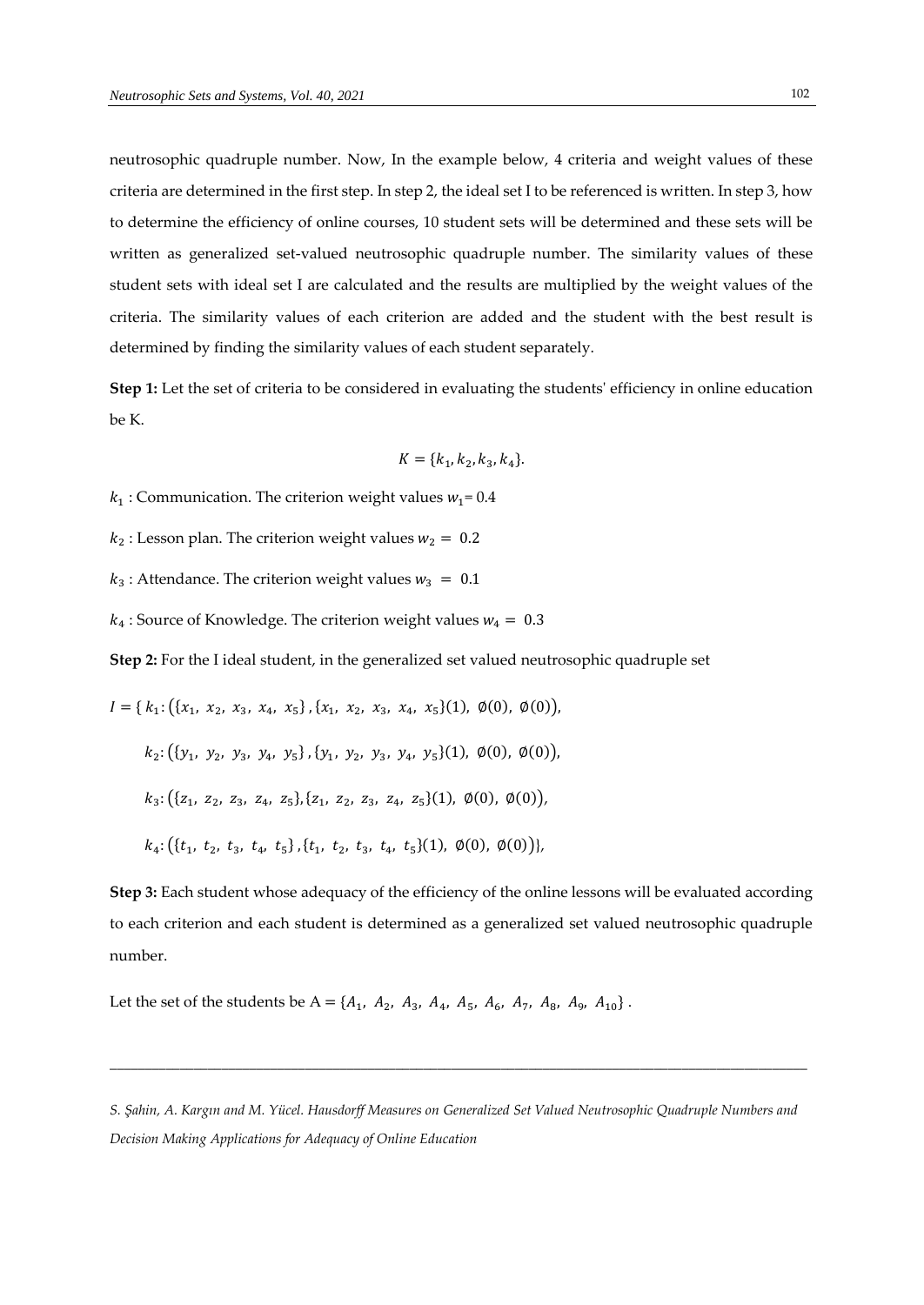- $A_1 = \{k_1: (\{x_1, x_2, x_4, x_5\}, \{x_2, x_4\}(0.4), \{x_1, x_2, x_4\}(0.2), \{x_1, x_2\}(0.3)), k_2: (\{y_1, y_2, y_3, y_5\},\$  ${y_1, y_2, y_3}(0.5), {y_2, y_3, y_5}(0.2), {y_1, y_5}(0.4)), k_3: ({z_2, z_3, z_4, z_5}, {z_2, z_4, z_5}(0.3), {z_2}(0.2),$  $\{z_2,z_3,z_5\}(0.4))$ ,  $k_4$ :  $(\{t_1,t_2,t_3,t_4,t_5\},\{t_1\}(0.2),\{t_4,t_5\}(0.3),\{t_4\}(0.2))\}$
- $A_2 = \{k_1: (\{x_2, x_3\}, \{x_3\}(0.5), \{x_2, x_3\}(0.3), \{x_3\}(0.1)), k_2: (\{y_1, y_3, y_4, y_5\}, \{y_1, y_4, y_5\}(0.7), \{y_3\}(0.1),$  $\{y_1\}(0.1)$ ),  $k_3$ :  $(\{z_5\}, \{z_5\}(0.6), \{z_5\}(0.3), \emptyset(0.1))$ ,  $k_4$ :  $(\{t_1, t_2, t_3\}, \{t_1, t_2\}(0.5), \{t_2, t_3\}(0.2))$  $\{t_1, t_3\}(0.2))\}$
- $A_3 = \{k_1: (\{x_1, x_2, x_3, x_4\}, \{x_1, x_2, x_3\}(0.6), \{x_1, x_2, x_3, x_4\}(0.2), \{x_1, x_3, x_4\}(0.3)), k_2: (\{y_1, y_2, y_3, y_4\}, \{y_2, y_4\}, \{y_3, y_4\})$  $\{y_1,y_2,y_3,y_4\}(0.09)$ ,  $\{y_1,y_2,y_3\}(0.05)$ ,  $\{y_1,y_2,y_3,y_4\}(0.01)$ ),  $k_3$ :  $(\{z_5\},\{z_5\}(0.4)$ ,  $\emptyset(0.1)$ ,  $\emptyset(0.3)$ ),  $k_4$ :  $({t_1, t_2, t_3, t_4}, {t_1, t_2, t_3, t_4}$ , 0.7),  $\emptyset$ (0.7),  $\emptyset$ (0.7))}

$$
A_4 = \{k_1: (\{x_1, x_2, x_3, x_4\}, \emptyset(0.5), \emptyset(0.1), \emptyset(0.1)), k_2: (\{y_1, y_2, y_4, y_5\}, \{y_1, y_4, y_5\}(0.4), \emptyset(0.6), (y_1, y_2\}(0.8)), k_3: (\{z_1, z_2, z_3, z_4\}, \{z_1, z_2\}(0.8), \emptyset(0.7), \{z_3\}(0.3)), k_4: (\{t_1, t_2, t_3, t_4, t_5\}, (t_1, t_4\}(0.6), \{t_1, t_3, t_4, t_5\}(0.1), \{t_1, t_4\}(0.2))\}
$$

$$
A_5 = \{k_1: (\{x_1, x_2, x_3\}, \{x_2, x_3\}(0.9), \{x_1, x_2, x_3\}(0.02), \{x_1, x_3\}(0.1)), k_2: (\{y_2, y_3\}, \{y_2, y_3\}(0.7),
$$
  

$$
\{y_3\}(0.6), \{y_2, y_3\}(0.4)), k_3: (\{z_3, z_4, z_5\}, \{z_3\}(0.1), \{z_5\}(0.1), \{z_3, z_5\}(0.2)), k_4: (\{t_1, t_2, t_5\}, \emptyset(0.8),
$$
  

$$
\{t_1, t_5\}(0.9), \{t_5\}(0.9))\}
$$

$$
A_6 = \{k_1: (\{x_1, x_3\}, \{x_5\}(0.04), \{x_3, x_4\}(0.06), \emptyset(0.003)), k_2: (\{y_2, y_3, y_4, y_5\},
$$

 $\emptyset(0.07),\emptyset(0.02),\{y_2\}(0.01)), k_3\!\!: \{(z_2),\{z_2,z_3,z_4\}(0.4),$ 

 $\{z_2, z_3, z_4, z_5\}(0.02), \emptyset(0.02)), k_4\colon (\emptyset, \{t_1, t_5\}(0.004), \{t_3, t_4\}(0.02)),$ 

 $\{t_5\}(0.5))\}$ 

$$
A_7 = \{k_1: (\{x_1, x_3, x_4, x_5\}, \{x_5\}(0.9), \{x_5\}(0.8), \emptyset(0.08)), k_2: (\{y_1, y_2, y_3, y_4, y_5\},
$$

*S. Şahin, A. Kargın and M. Yücel. Hausdorff Measures on Generalized Set Valued Neutrosophic Quadruple Numbers and Decision Making Applications for Adequacy of Online Education*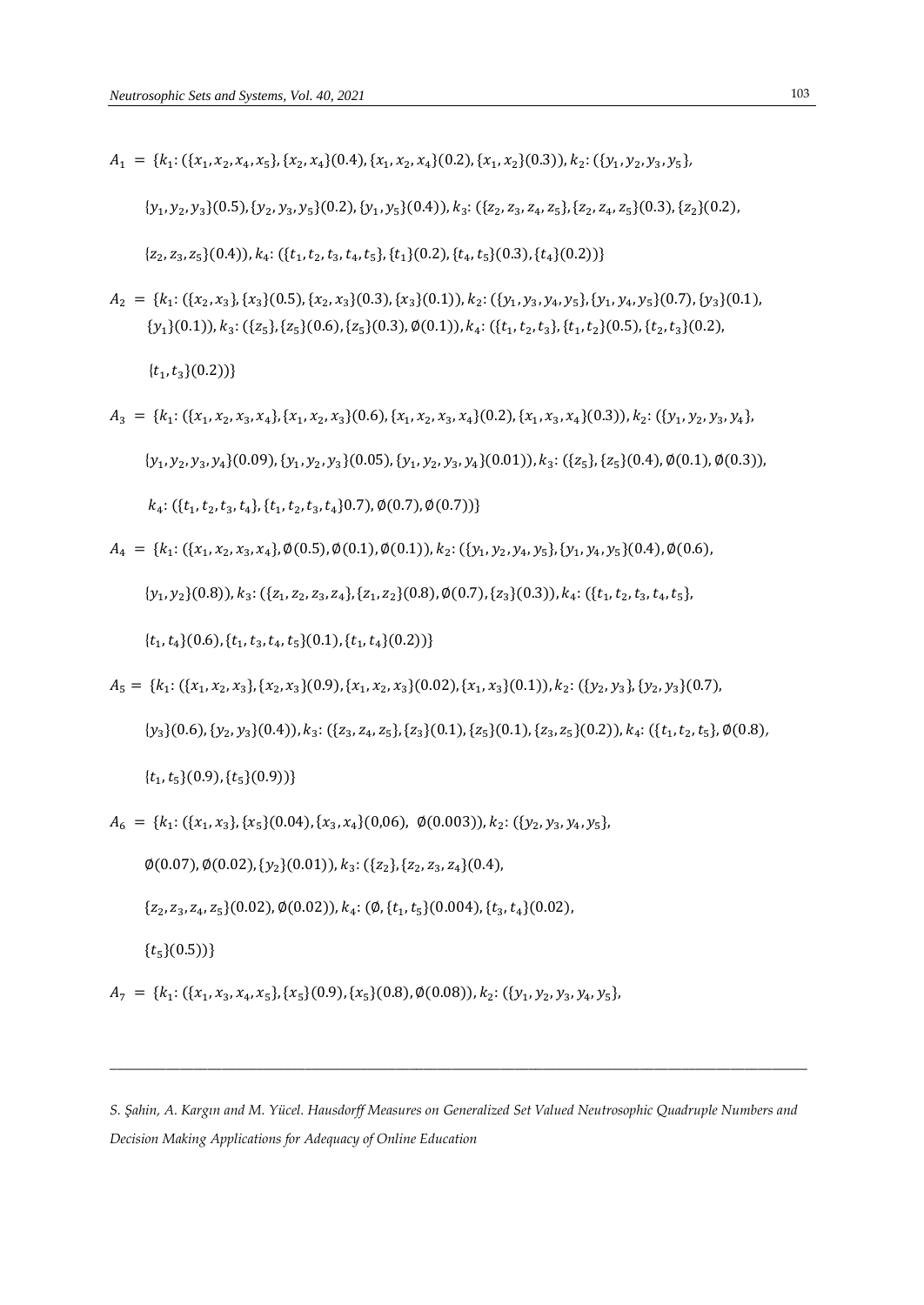$\{y_1,y_2,y_3,y_4,y_5\}(0.1)$ ,  $\emptyset(0.1)$ ,  $\emptyset(0.1)$ ),  $k_3$ :  $(\emptyset,\{z_4,z_5\}(0.6)$ ,  $\emptyset(0.3)$ ,  $\{z_4\}(0.9)$ ),

 $k_4$ : (Ø, Ø(0.9), Ø (0.9), Ø(0.1))}

 $A_8 = \{k_1: (\{x_1, x_2, x_3, x_4, x_5\}, \{x_1, x_2, x_3, x_4, x_5\}(0.3), \{x_1, x_2, x_3, x_4, x_5\}(0.5), \{x_1, x_2, x_3, x_4, x_5\}(0.2)),$ 

 $k_2$ : ({y<sub>4</sub>}, Ø(0.8), {y<sub>4</sub>}(0.3), Ø(0.1)),  $k_3$ : ({z<sub>2</sub>}, Ø(0.2), Ø(0.02), Ø(0.1)),

 $k_4$ : ({ $t_1, t_5$ }, Ø(0.9), Ø(0.1), { $t_5$ }(0.1))}

$$
A_9 = \{k_1: (\emptyset, \emptyset(0.2), \emptyset(0.2), \emptyset(0.1)), k_2: (\{y_1, y_3, y_4\}, \{y_3, y_4\}(0.6), \{y_4\}(0.03), \{z_1, z_3, y_4\}(0.09)),
$$

 $k_3: (\{z_2, z_3, z_4, z_5\}, \{z_2\}(0.1), \{z_2, z_3, z_4, z_5\}(0.7), \{z_3, z_4, z_5\}(0.7)),$ 

 $k_4$ : ({t<sub>1</sub>, t<sub>2</sub>, t<sub>3</sub>, t<sub>4</sub>, t<sub>5</sub>}, {t<sub>4</sub>}(0.6), {t<sub>3</sub>}(0.9), {t<sub>2</sub>}(0.9))}

 $A_{10} = \{k_1: (\emptyset, \emptyset(0.01), \emptyset(0.02), \emptyset(0.02)), k_2: (\{y_1, y_2, y_3, y_4, y_5\}, \{y_1, y_2, y_3, y_4, y_5\}(0.4),$ 

 $\emptyset(0.1), \{y^{}_3\}(0.1)), k^{}_3\colon(\emptyset, \emptyset(0.01), \emptyset(0.01), \emptyset(0.01)), k^{}_4\colon(\emptyset, \emptyset(0.05), \emptyset(0.05), \emptyset(0.1))\}$ 

**Step 4:** We **s**how the criteria of the students which were given as neutrosophic quadruple sets in Table 4.

|       | k <sub>1</sub>           | k <sub>2</sub>             | $k_3$                      | $k_4$                         |
|-------|--------------------------|----------------------------|----------------------------|-------------------------------|
|       |                          |                            |                            |                               |
| $A_1$ | $({x_1, x_2, x_4, x_5},$ | $({y_1, y_2, y_3, y_5},$   | $({z_2,z_3,z_4,z_5},$      | $({t_1, t_2, t_3, t_4, t_5})$ |
|       | $\{x_2, x_4\}(0.4)$ ,    | $\{y_1, y_2, y_3\}(0.5)$ , | $\{z_2, z_4, z_5\}(0.3)$ , | $\{t_1\}(0.2)$ ,              |
|       | ${x_1, x_2, x_4}(0.2)$ , | $\{y_2, y_3, y_5\}(0.2)$ , | ${z_2}(0.2)$ ,             | $\{t_4, t_5\}(0.3)$ ,         |
|       | $\{x_1, x_2\}(0.3)$      | $\{y_1, y_5\}(0.4)$        | $\{z_2, z_3, z_5\}(0.4))$  | $\{t_4\}(0.2)$                |

**Table 4.** Student criteria table

*S. Şahin, A. Kargın and M. Yücel. Hausdorff Measures on Generalized Set Valued Neutrosophic Quadruple Numbers and Decision Making Applications for Adequacy of Online Education*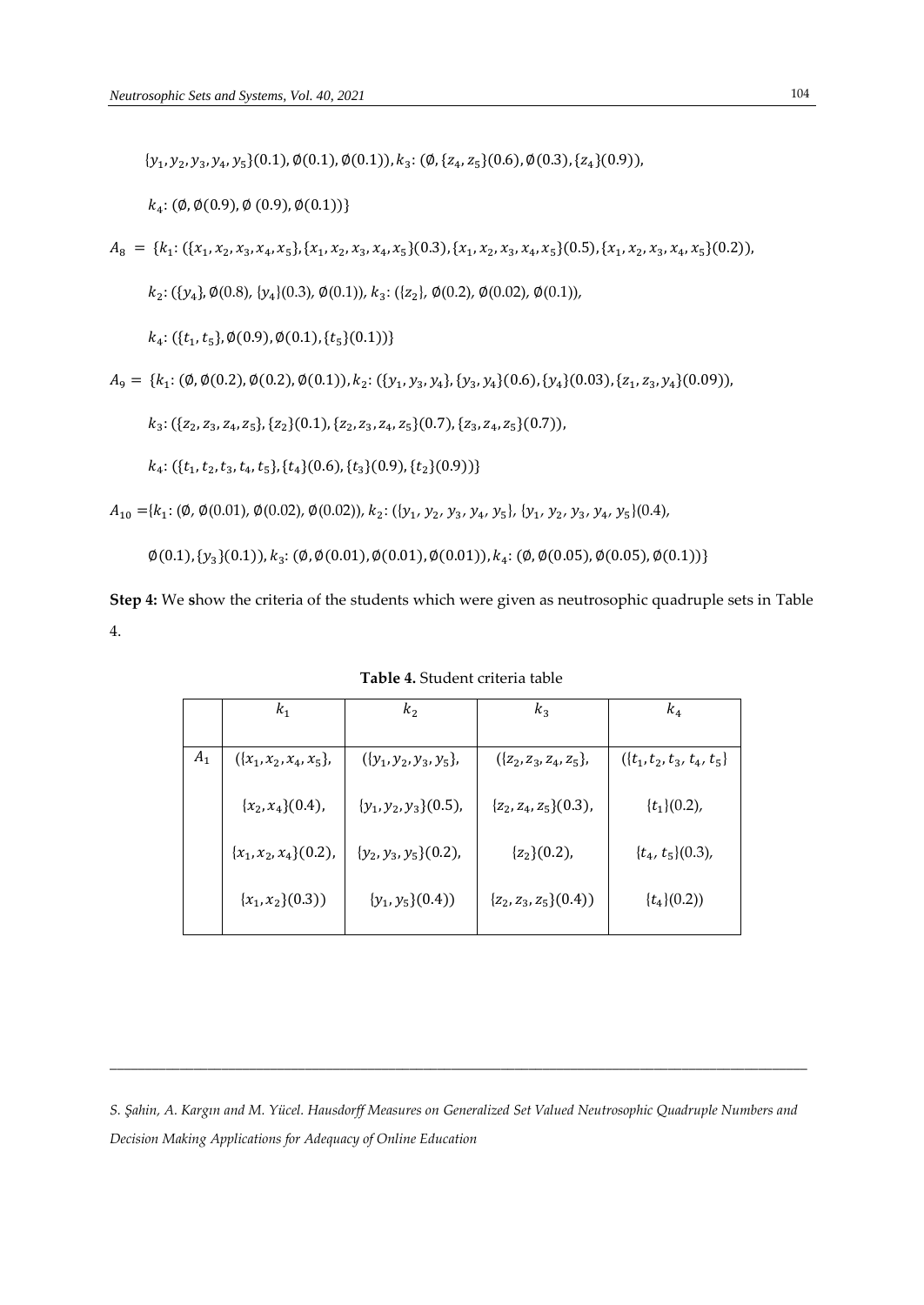| A <sub>2</sub> | $({x_2, x_3},$            | $({y_1, y_3, y_4, y_5}),$   | $({z_5},$             | $({t_1, t_2, t_3}),$                                                                                                                                                                                                                                                                 |
|----------------|---------------------------|-----------------------------|-----------------------|--------------------------------------------------------------------------------------------------------------------------------------------------------------------------------------------------------------------------------------------------------------------------------------|
|                | ${x_3}(0.5)$ ,            | $\{y_1, y_4, y_5\}(0.7)$ ,  | ${z_5}(0.6)$ ,        | $\{t_1, t_2\}(0.5)$ ,                                                                                                                                                                                                                                                                |
|                | $\{x_2, x_3\}(0.3)$ ,     | $\{y_3\}(0.1)$ ,            | ${z_5}(0.3)$ ,        | $\{t_2, t_3\}(0.2)$ ,                                                                                                                                                                                                                                                                |
|                | ${x_3}(0.1)$              | $\{y_1\}(0.1)$              | $\varphi(0.1)$        | $\{t_1, t_3\}(0.2)$                                                                                                                                                                                                                                                                  |
| $A_3$          | $({x_1, x_2, x_3, x_4})$  | $({y_1, y_2, y_3, y_4}),$   | $({z_5},$             | $({t_1, t_2, t_3, t_4}),$                                                                                                                                                                                                                                                            |
|                | ${x_1, x_2, x_3}(0.6)$ ,  | $\{y_1, y_2, y_3,$          | ${z_5}(0.4)$ ,        | $\{t_1, t_2, t_3, t_4\}$ 0.7),                                                                                                                                                                                                                                                       |
|                | $\{x_1, x_2, x_3,$        | $y_4(0.09)$ ,               | $\varphi(0.1)$ ,      | $\phi(0.7)$ ,                                                                                                                                                                                                                                                                        |
|                | $x_4(0.2)$ ,              | $\{y_1, y_2, y_3\}(0.05)$ , | $\varphi(0.3)$        | $\varphi(0.7)$                                                                                                                                                                                                                                                                       |
|                | $\{x_1, x_3, x_4\}(0.3)$  | $\{y_1, y_2, y_3,$          |                       |                                                                                                                                                                                                                                                                                      |
|                |                           | $y_4(0.01)$                 |                       |                                                                                                                                                                                                                                                                                      |
| $A_4$          | $({x_1, x_2, x_3, x_4}),$ | $({y_1, y_2, y_4, y_5}),$   | $({z_1,z_2,z_3,z_4},$ | $({t_1, t_2, t_3, t_4, t_5}),$                                                                                                                                                                                                                                                       |
|                | $\phi(0.5)$ ,             | $\{y_1, y_4, y_5\}(0.4)$ ,  | ${z_1, z_2}(0.8)$ ,   | $\{t_1, t_4\}(0.6)$ ,                                                                                                                                                                                                                                                                |
|                | $\varphi(0.1)$ ,          | $\phi(0.6)$ ,               | $\phi(0.7)$ ,         | $\{t_1, t_3, t_4, t_5, t_6, t_7, t_8, t_9, t_9, t_1, t_2, t_4, t_6, t_7, t_8, t_9, t_9, t_1, t_2, t_3, t_4, t_6, t_7, t_8, t_9, t_9, t_1, t_2, t_3, t_4, t_6, t_7, t_7, t_8, t_9, t_9, t_1, t_2, t_3, t_4, t_6, t_7, t_7, t_8, t_9, t_9, t_1, t_2, t_3, t_4, t_6, t_7, t_7, t_8, t_$ |
|                | $\varphi(0.1)$            | $\varphi(0.8)$              | ${z_3}(0.3)$          | $t_{5}(0.1)$ ,                                                                                                                                                                                                                                                                       |
|                |                           |                             |                       | $\{t_1, t_4\}(0.2)$                                                                                                                                                                                                                                                                  |
| $A_5$          | $({x_1, x_2, x_3}),$      | $({y_2, y_3},$              | $({z_3, z_4, z_5}),$  | $({t_1, t_2, t_5}),$                                                                                                                                                                                                                                                                 |
|                | ${x_2, x_3}(0.9)$ ,       | $\{y_2, y_3\}(0.7)$ ,       | ${z_3}(0.1)$ ,        | $\phi(0.8)$ ,                                                                                                                                                                                                                                                                        |
|                | $\{x_1, x_2,$             | $\{y_3\}(0.6)$ ,            | ${z_5}(0.1)$ ,        | $\{t_1, t_5\}(0.9)$ ,                                                                                                                                                                                                                                                                |
|                | $x_3(0.02)$ ,             | ${y_2, y_3}(0.4)$           | ${z_3, z_5}(0.2)$     | $\{t_5\}(0.9)$                                                                                                                                                                                                                                                                       |
|                | ${x_1, x_3}(0.1)$         |                             |                       |                                                                                                                                                                                                                                                                                      |

*S. Şahin, A. Kargın and M. Yücel. Hausdorff Measures on Generalized Set Valued Neutrosophic Quadruple Numbers and Decision Making Applications for Adequacy of Online Education*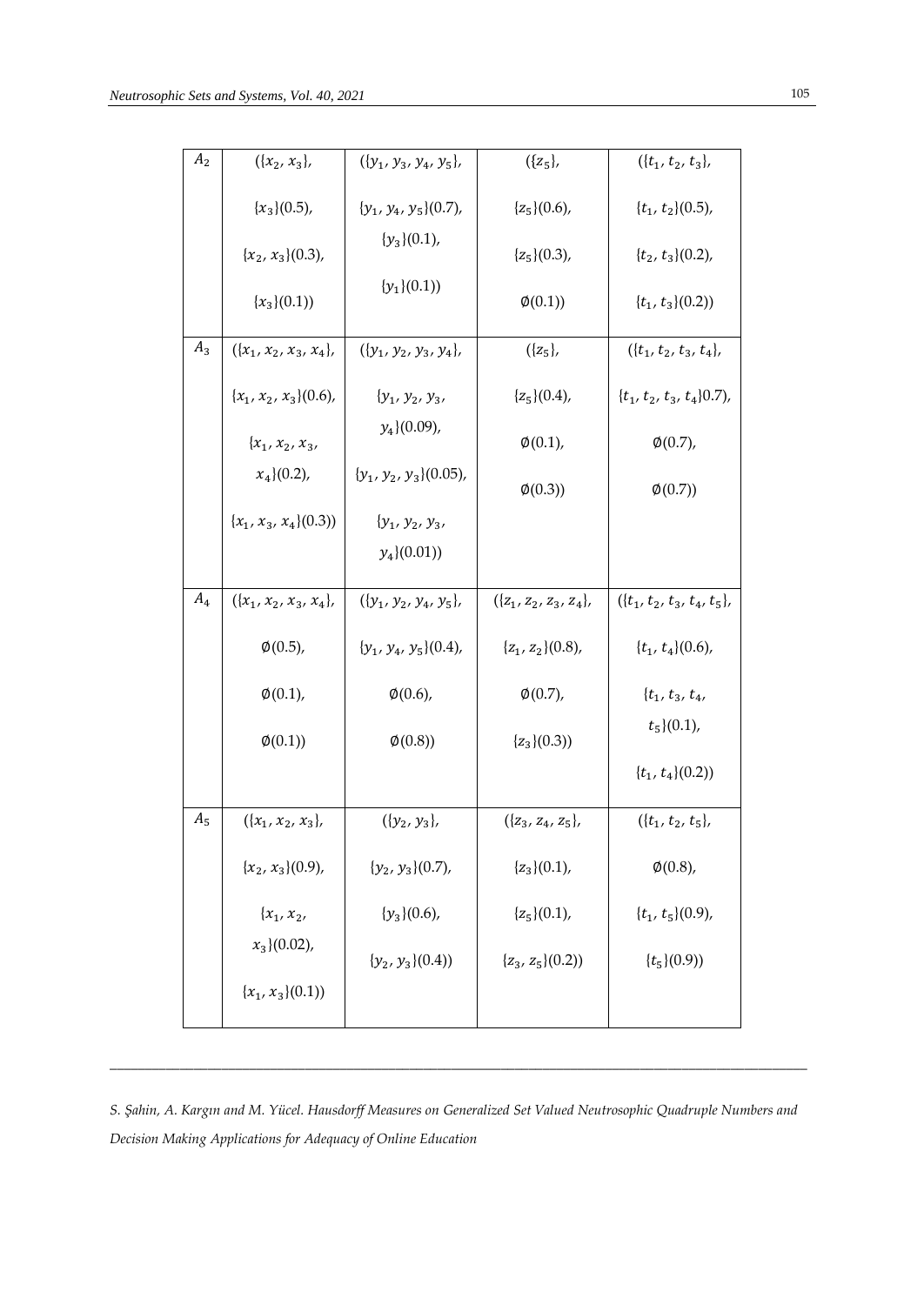| $({x_1, x_3},$            | $({y_2, y_3, y_4, y_5}),$                              | $({z_2},$                 | Ø,                             |
|---------------------------|--------------------------------------------------------|---------------------------|--------------------------------|
| ${x5}(0.04)$ ,            | $\phi(0.07)$ ,                                         | ${z_2, z_3, z_4}(0.4)$ ,  | $\{t_1, t_5\}$ (0.004),        |
| ${x_3, x_4}(0.06)$ ,      | $\phi(0.02)$ ,                                         | $\{z_2, z_3, z_4,$        | $\{t_3, t_4\}(0.02)$ ,         |
| $\phi(0.003)$             | ${y_2}(0.01)$                                          | $z_5(0.02)$ ,             | $\{t_5\}(0.5)$                 |
|                           |                                                        | $\phi(0.02)$              |                                |
| $({x_1, x_3, x_4, x_5}),$ | $({y_1, y_2, y_3, y_4},$                               | $(\emptyset,$             | $(\emptyset,$                  |
| ${x5}(0.9)$ ,             | $y_5$ ,                                                | ${z_4, z_5}(0.6)$ ,       | $\phi(0.9)$ ,                  |
| ${x5}(0.8)$ ,             | $\{y_1, y_2, y_3, y_4,$<br>$y_5(0.1), \emptyset(0.1),$ | $\phi(0.3)$ ,             | $\phi(0.9)$ ,                  |
| $\phi(0.08)$              | $\varphi(0.1)$                                         | ${z_4}(0.9)$              | $\varphi(0.1)$                 |
| $({x_1, x_2,})$           | $({y_4},$                                              | $({z_3},$                 | $({t_1, t_5}),$                |
| $x_3, x_4, x_5\},$        | $\phi(0.8)$ ,                                          | $\phi(0.2)$ ,             | $\phi(0.9)$ ,                  |
| $\{x_1, x_2,$             | $\{y_4\}(0.3)$ ,                                       | $\phi(0.02)$ ,            | $\phi(0.1)$ ,                  |
| $\{x_1, x_2,$             | $\phi(0.01)$                                           | $\varphi(0.1)$            | $\{t_5\}(0.1)$                 |
| $x_3, x_4, x_5(0.5)$ ,    |                                                        |                           |                                |
| $\{x_1, x_2,$             |                                                        |                           |                                |
| $x_3, x_4, x_5(0.2)$      |                                                        |                           |                                |
| (Ø,                       | $({y_1, y_3, y_4}),$                                   | $({z_2, z_3, z_4, z_5}),$ | $({t_1, t_2, t_3, t_4, t_5}),$ |
| $\phi(0.2)$ ,             | $\{y_3, y_4\}(0.6)$ ,                                  | ${z_2}(0.1)$ ,            | $\{t_5\}(0.6)$ ,               |
| $\phi$ (0.2),             | $\{y_4\}(0.03)$ ,                                      | $\{z_2, z_3, z_4,$        | $\{t_3\}(0.9)$ ,               |
|                           | $x_3, x_4, x_5(0.3)$ ,                                 |                           |                                |

*S. Şahin, A. Kargın and M. Yücel. Hausdorff Measures on Generalized Set Valued Neutrosophic Quadruple Numbers and Decision Making Applications for Adequacy of Online Education*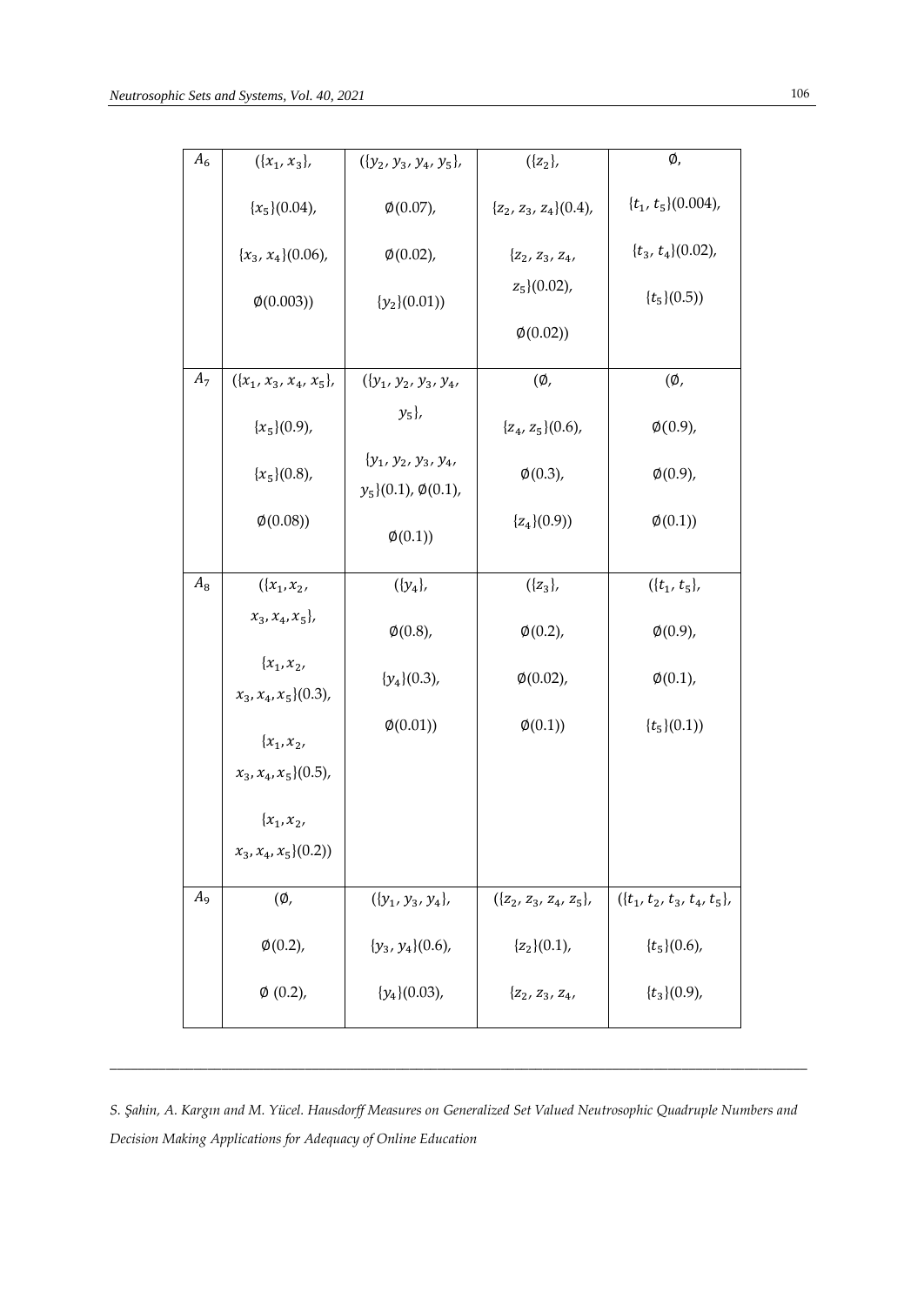|          | $\varphi(0.1)$       | $\{y_1, y_3, y_4\}(0.09)$                             | $z_5(0.7)$ ,           | $\{t_2\}(0.9)$ |
|----------|----------------------|-------------------------------------------------------|------------------------|----------------|
|          |                      |                                                       | ${z_3, z_4, z_5}(0.7)$ |                |
| $A_{10}$ | $(\phi, \phi(0.01))$ | $({y_1, y_2, y_3, y_4,})$                             | (Ø,                    | (Ø,            |
|          | $\phi(0.02)$ ,       | $y_5$ ,                                               | $\phi(0.01)$ ,         | $\phi(0.05)$ , |
|          | $\phi(0.02)$         | $\{y_1, y_2, y_3, y_4,$<br>$y_5(0.4)$ , $\phi(0.1)$ , | $\phi(0.01)$ ,         | $\phi(0.05)$ , |
|          |                      | ${y_3}(0.1)$                                          | $\phi(0.01)$           | $\varphi(0.1)$ |

**Step 5:** We calculate the individual evaluation values of the students given in Table 4 with respect to the criteria values of the I ideal student given in Step 3, one by one, using the measure of similarity. Thus, we obtain Table 5.

|                | $k_1$  | k <sub>2</sub> | $k_3$  | $k_4$  |
|----------------|--------|----------------|--------|--------|
| $A_1$          | 0.4750 | 0.3500         | 0.5250 | 0.4625 |
| A <sub>2</sub> | 0.6750 | 0.6175         | 0.7000 | 0.5125 |
| $A_3$          | 0.7250 | 0.9125         | 0.4750 | 0.5000 |
| $A_4$          | 0,7750 | 0.4375         | 0.4875 | 0.7125 |
| $A_{5}$        | 0.8250 | 0.5375         | 0.3875 | 0.3750 |
| A <sub>6</sub> | 0.1270 | 0.1600         | 0.400  | 0.127  |
| A <sub>7</sub> | 0.9500 | 0.8000         | 0.9750 | 0.5500 |

### **Table 5.** Similarity table

*S. Şahin, A. Kargın and M. Yücel. Hausdorff Measures on Generalized Set Valued Neutrosophic Quadruple Numbers and Decision Making Applications for Adequacy of Online Education*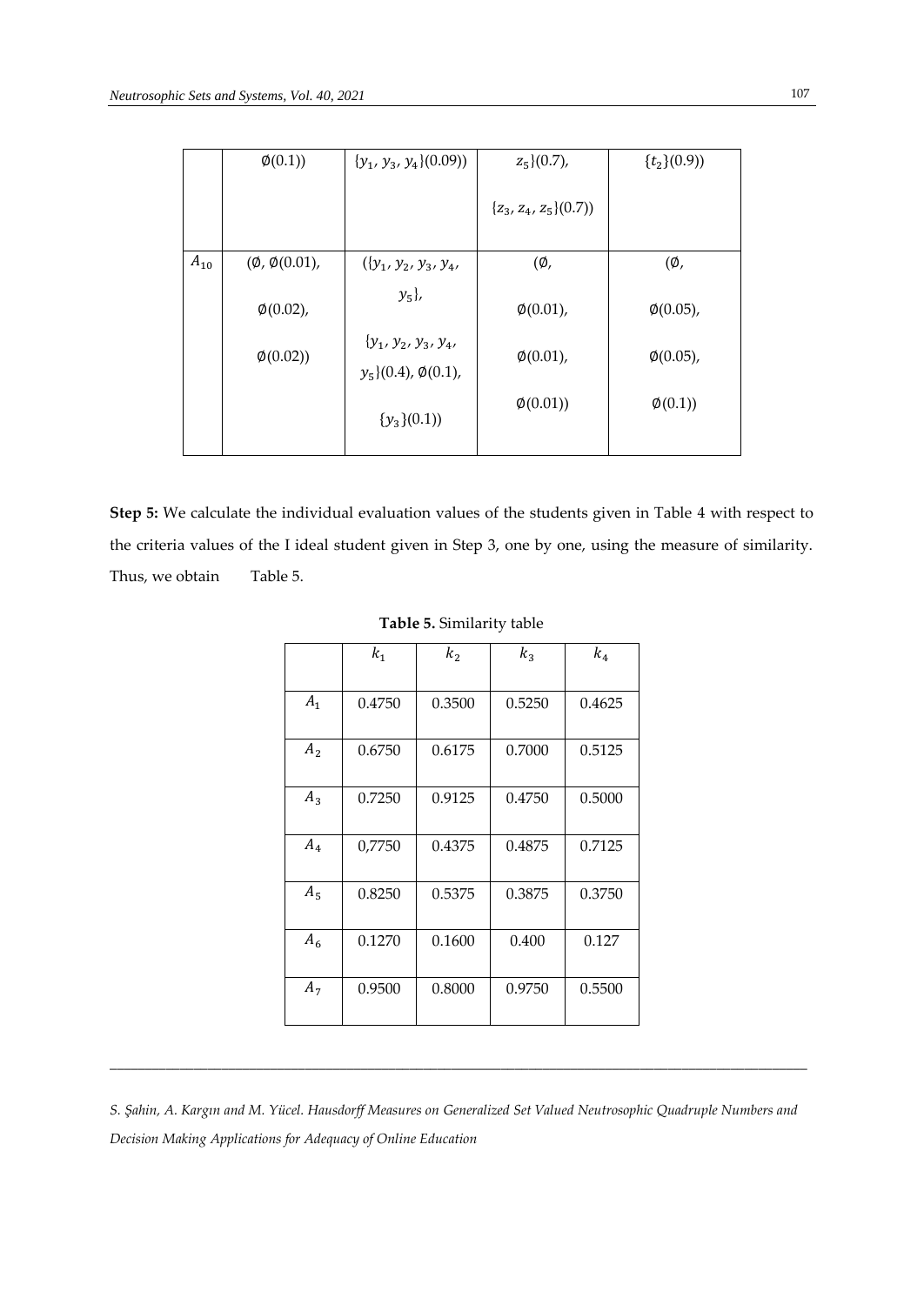| $A_{8}$  | 0.6000 | 0.6325 | 0.3125 | 0.7375 |
|----------|--------|--------|--------|--------|
| A9       | 0.3000 | 0.6500 | 0.4500 | 0.4000 |
| $A_{10}$ | 0.3050 | 0.5875 | 0.2550 | 0.2750 |

**Step 6:** We multiply the weights of all criteria in Step 2 with each of the similarity values in Table 6. The sum of the similarity values of each criterion is given as the similarity value of our student set.

|                | $0.4 * k_1$ | $0,2 * k_2$ | $0,1 * k_3$ | $0,3 * k_4$ | $\sum w_i k_i = S_{QHN}^i$                            |
|----------------|-------------|-------------|-------------|-------------|-------------------------------------------------------|
| $A_1$          | 0.19000     | 0.07000     | 0.05250     | 0.13875     | $S_{OHN}^{\ 1}(I, A_1) = 0.45125$                     |
| A <sub>2</sub> | 0.27000     | 0.12350     | 0.00700     | 0.15375     | $S_{OHN}{}^2(I, A_2) = 0.555425$                      |
| $A_3$          | 0.29000     | 0.18250     | 0.04750     | 0.15000     | $\overline{S_{OHN}}^3$ (I, A <sub>3</sub> ) = 0.67000 |
| $A_4$          | 0.31000     | 0.08750     | 0.04875     | 0.21375     | $S_{OHN}^{4}$ (I, A <sub>4</sub> ) = 0.66000          |
| $A_5$          | 0.33000     | 0.10750     | 0.03875     | 0.11250     | $\overline{S_{OHN}}^5$ (I, A <sub>5</sub> ) = 0.58875 |
| $A_6$          | 0.05080     | 0.03200     | 0.04000     | 0.03810     | $\overline{S_{OHN}}^6$ (I, A <sub>6</sub> ) = 0.1609  |
| A <sub>7</sub> | 0.38000     | 0.16000     | 0.09750     | 0.16500     | $S_{OHN}^7(I, A_7) = 0.80250$                         |
| $A_{8}$        | 0.24000     | 0.12650     | 0.03125     | 0.22125     | $S_{OHN}^{8}$ (I, A <sub>8</sub> ) = 0.62025          |
| A <sub>9</sub> | 0.12000     | 0.13000     | 0.04500     | 0.12000     | $\frac{1}{S_{OHN}^{9}(I, A_9)} = 0.41500$             |
| $A_{10}$       | 0.12200     | 0.11750     | 0.02550     | 0.08250     | $S_{OHN}^{10}$ (I, A <sub>10</sub> ) = 0.34750        |

**Table 6.** Weighted similarity table

*S. Şahin, A. Kargın and M. Yücel. Hausdorff Measures on Generalized Set Valued Neutrosophic Quadruple Numbers and Decision Making Applications for Adequacy of Online Education*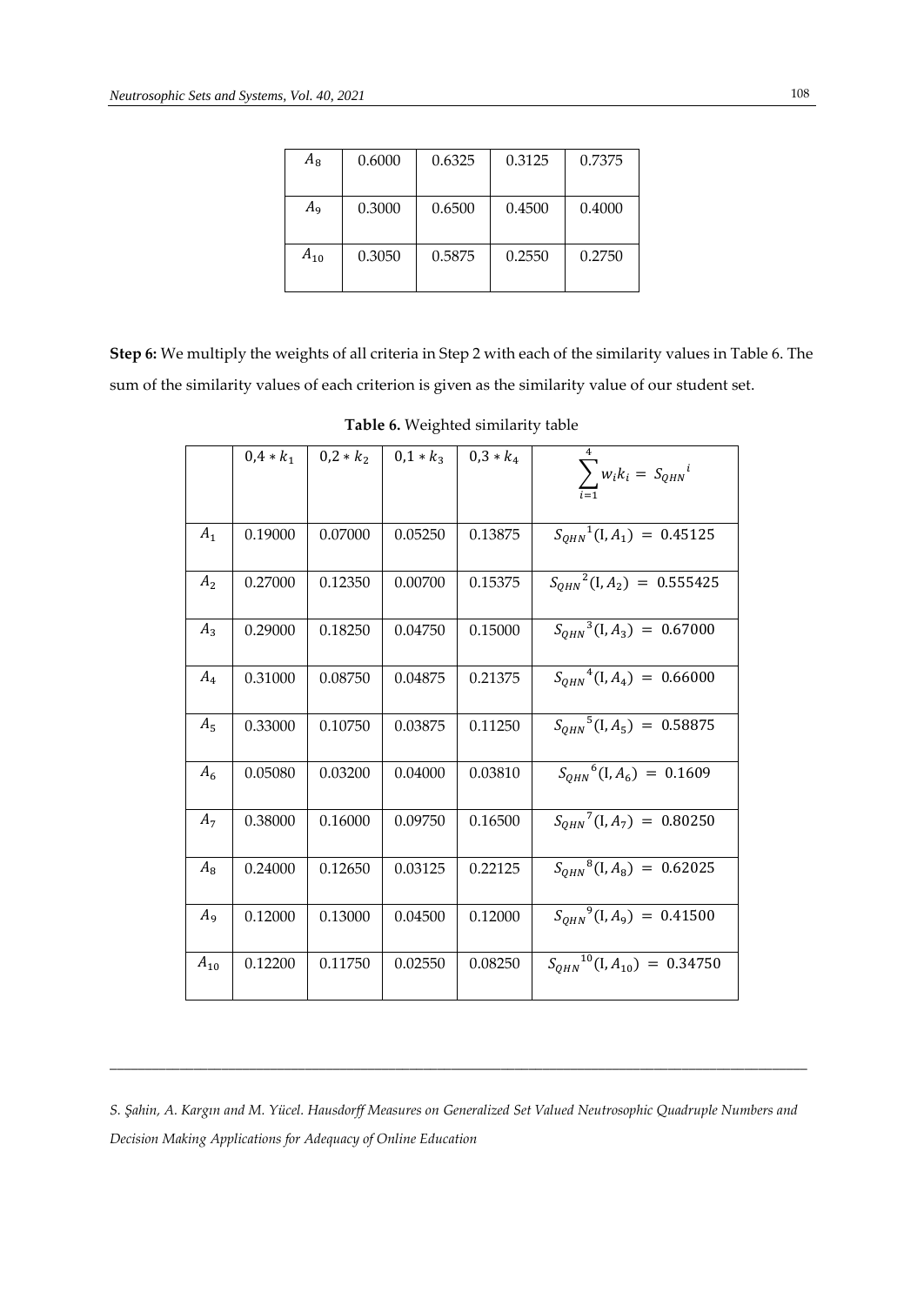$$
A_7 > A_3 > A_4 > A_8 > A_5 > A_2 > A_1 > A_9 > A_{10} > A_6
$$

Similarity values of each student were calculated. According to the results, the most efficient student in online education is  $A_7$  student with similarity value of 0.80250.

#### **5 Numerical Comparison Analysis**

In this section, we will compare the results of Euclid similarity measure [23], Dice similarity measure [22] and Hausdorff similarity measure [15] using the only values (T, I, F) for which we calculate the similarity value with the Hausdorff measures based on generalized set-valued neutrosophic quadruple numbers.

**i)** The result of calculating the similarity value of the students calculated in 4.2 with Hausdorff similarity measure [15] in Table 7.

| A <sub>1</sub> | 0,650 |
|----------------|-------|
| A <sub>2</sub> | 0.450 |
| $A_3$          | 0.628 |
| $A_4$          | 0,550 |
| $A_5$          | 0,520 |
| A <sub>6</sub> | 0,228 |
| A <sub>7</sub> | 0,860 |
| $A_8$          | 0,450 |
| $A_{9}$        | 0,760 |
| $A_{10}$       | 0,283 |
|                |       |

**Table 7.** Result according to Hausdorff similarity measure [15]

*S. Şahin, A. Kargın and M. Yücel. Hausdorff Measures on Generalized Set Valued Neutrosophic Quadruple Numbers and Decision Making Applications for Adequacy of Online Education*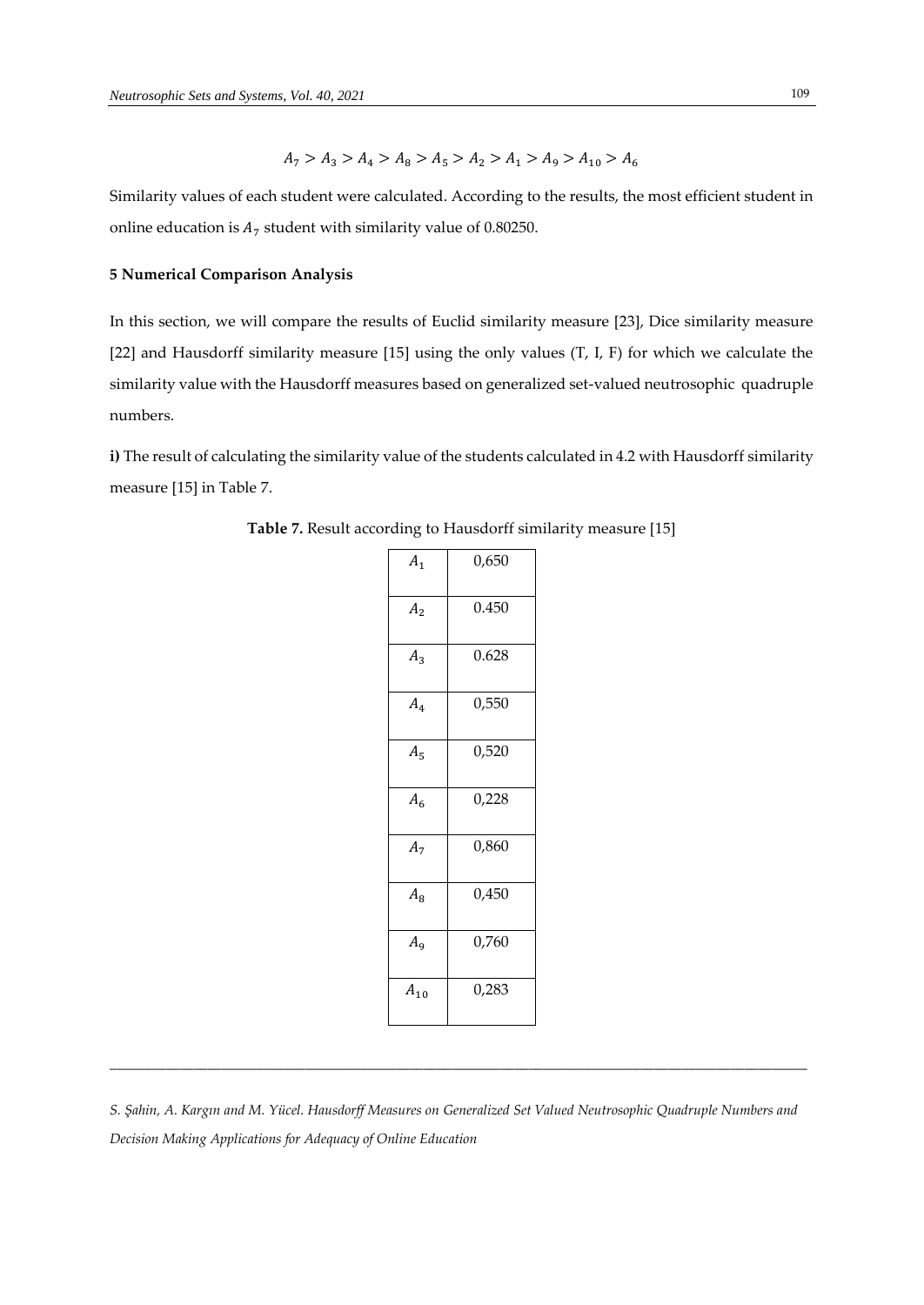$$
A_7 > A_9 > A_1 > A_3 > A_4 > A_5 > A_2 = A_8 > A_{10} > A_6
$$

ii) The result of calculating the similarity value of the students calculated in 4.2 with Euclid similarity measure [23] in Table 8.

| $A_1$          | 0,7463 |
|----------------|--------|
| A <sub>2</sub> | 0.8244 |
| $A_3$          | 0.7407 |
| $A_4$          | 0,7827 |
| $A_{5}$        | 0,7689 |
| A <sub>6</sub> | 0,5308 |
| $A_7$          | 0,6981 |
| $A_{8}$        | 0,8129 |
| $A_{9}$        | 0,6836 |
| $A_{10}$       | 0,6980 |

**Table 8.** Result according to Euclid similarity measure [23]

 $A_2 > A_8 > A_4 > A_5 > A_1 > A_3 > A_7 > A_{10} > A_9 > A_6$ 

iii) The result of calculating the similarity value of the students calculated in 4.2 with Dice similarity measure [22] in Table 9.

**Table 9.** Result according to Dice similarity measure [22]

*\_\_\_\_\_\_\_\_\_\_\_\_\_\_\_\_\_\_\_\_\_\_\_\_\_\_\_\_\_\_\_\_\_\_\_\_\_\_\_\_\_\_\_\_\_\_\_\_\_\_\_\_\_\_\_\_\_\_\_\_\_\_\_\_\_\_\_\_\_\_\_\_\_\_\_\_\_\_\_\_\_\_\_\_\_\_\_\_\_\_\_\_\_\_\_\_\_\_\_\_*

*S. Şahin, A. Kargın and M. Yücel. Hausdorff Measures on Generalized Set Valued Neutrosophic Quadruple Numbers and Decision Making Applications for Adequacy of Online Education*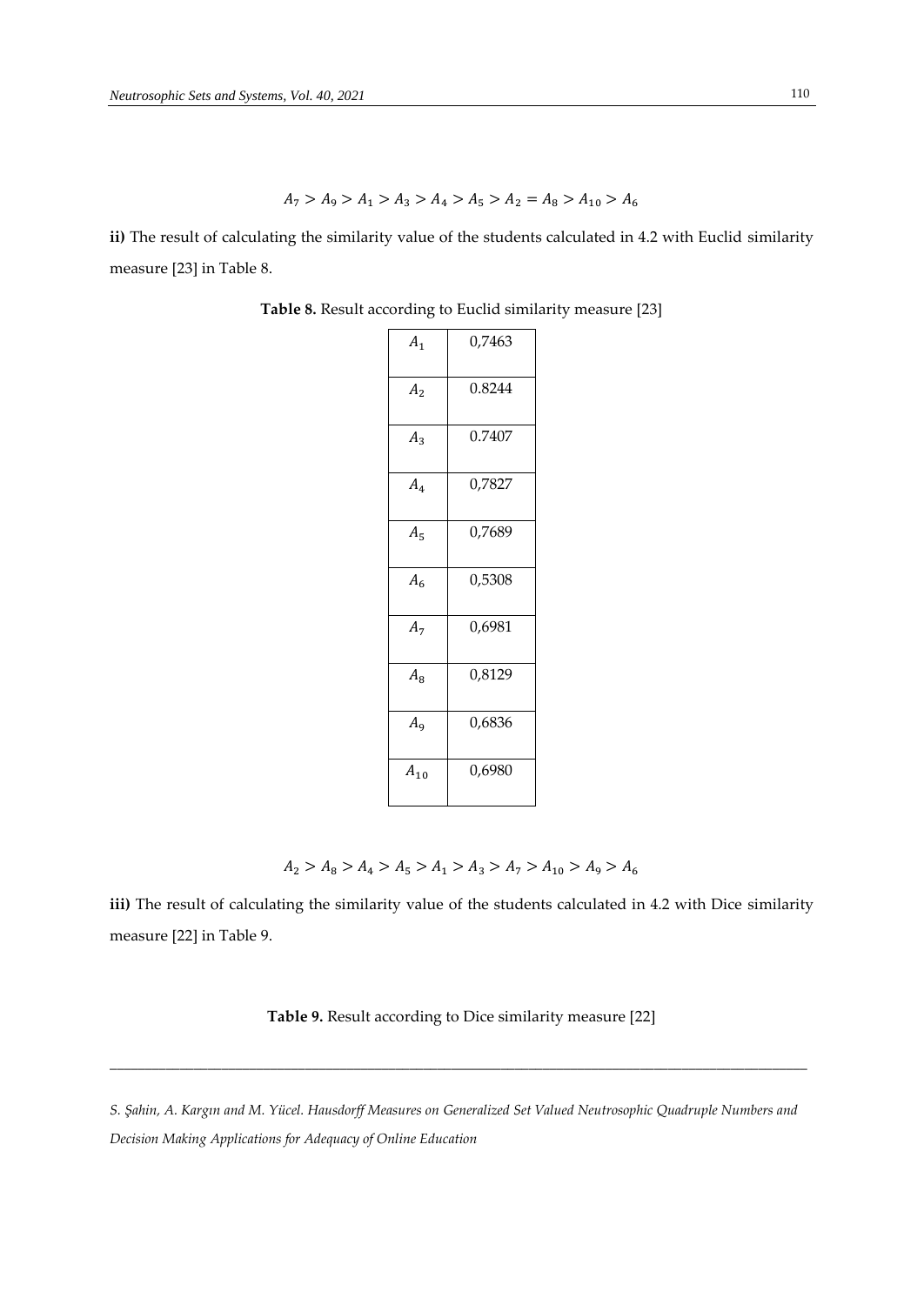| $A_1$          | 0,5349 |
|----------------|--------|
| A <sub>2</sub> | 0.7892 |
| $A_3$          | 0.5911 |
| $A_4$          | 0,7162 |
| $A_5$          | 0,7008 |
| A <sub>6</sub> | 0,1303 |
| A <sub>7</sub> | 0,5301 |
| $A_8$          | 0,6908 |
| $A_9$          | 0,4528 |
| $A_{10}$       | 0,1748 |

 $A_2 > A_4 > A_5 > A_8 > A_3 > A_1 > A_7 > A_9 > A_{10} > A_6$ 

From i, ii, iii; we obtain Graphic 1.

**Graphic 1:** Comparison of similarity measures

*S. Şahin, A. Kargın and M. Yücel. Hausdorff Measures on Generalized Set Valued Neutrosophic Quadruple Numbers and Decision Making Applications for Adequacy of Online Education*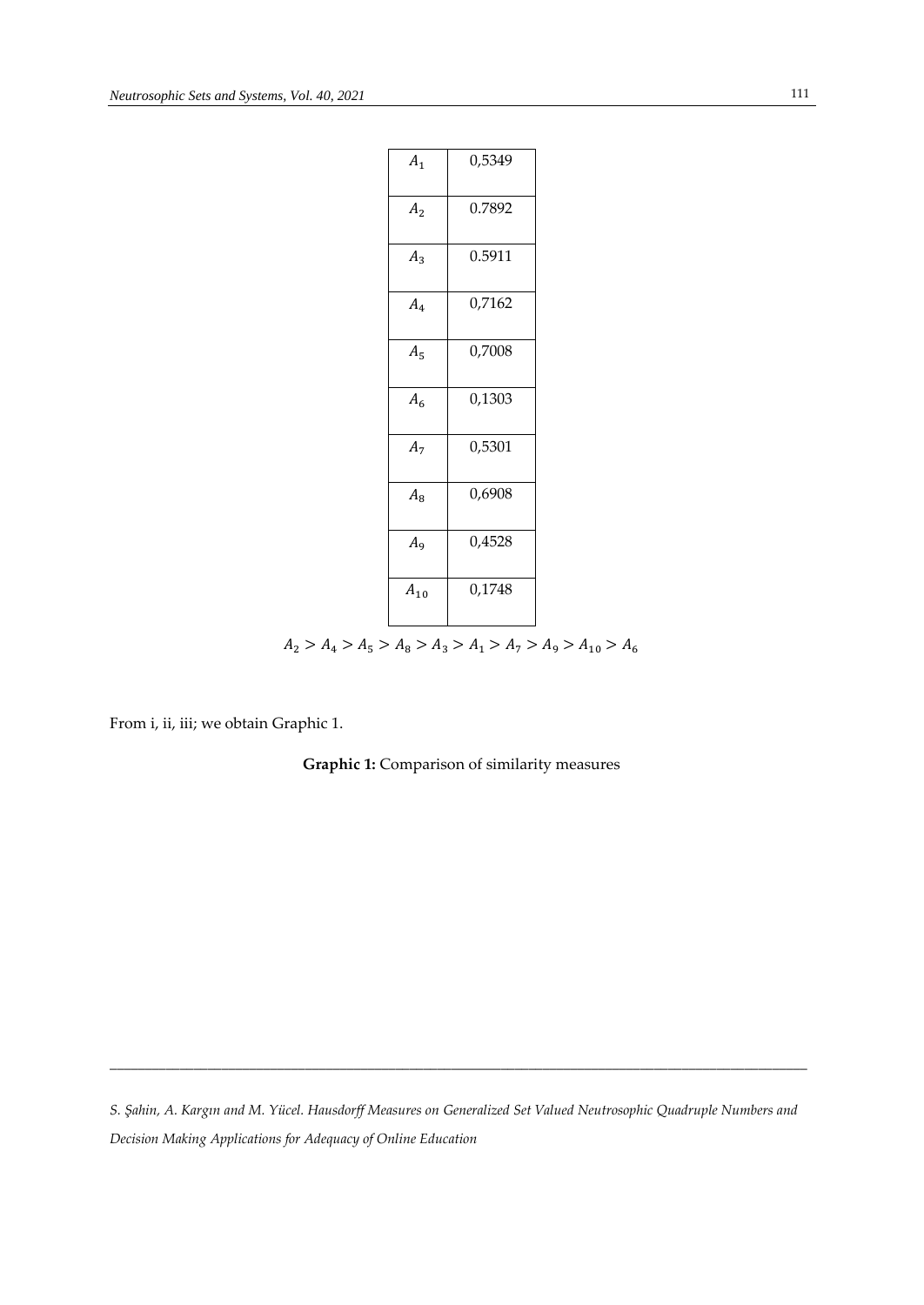

# **6 Conclusions**

In this study, a new decision making application based on generalized set – valued neutrosophic quadruple numbers has been developed to calculate the efficiency of students participating in online education, which is applied to students who have to take a break from their education. We define some measures for generalized set-valued neutrosophic quadruple sets. We proved that this similarity measures satisfies the similarity conditions. Using this similarity measure, we developed an algorithm to evaluate the adequacy of online education applied to ensure that students' education is not interrupted by the epidemic, and we gave an example through this algorithm. In the developed algorithm and in the example given, we determined the highest efficiency student among the students taking courses with online education by using the generalized set-valued neutrosophic quadruple numbers. Also, we obtain different result from some previous applications (based on neutrosophic sets) for decision making algorithm. In future, we will discuss the following integration of the related topics;

*S. Şahin, A. Kargın and M. Yücel. Hausdorff Measures on Generalized Set Valued Neutrosophic Quadruple Numbers and Decision Making Applications for Adequacy of Online Education*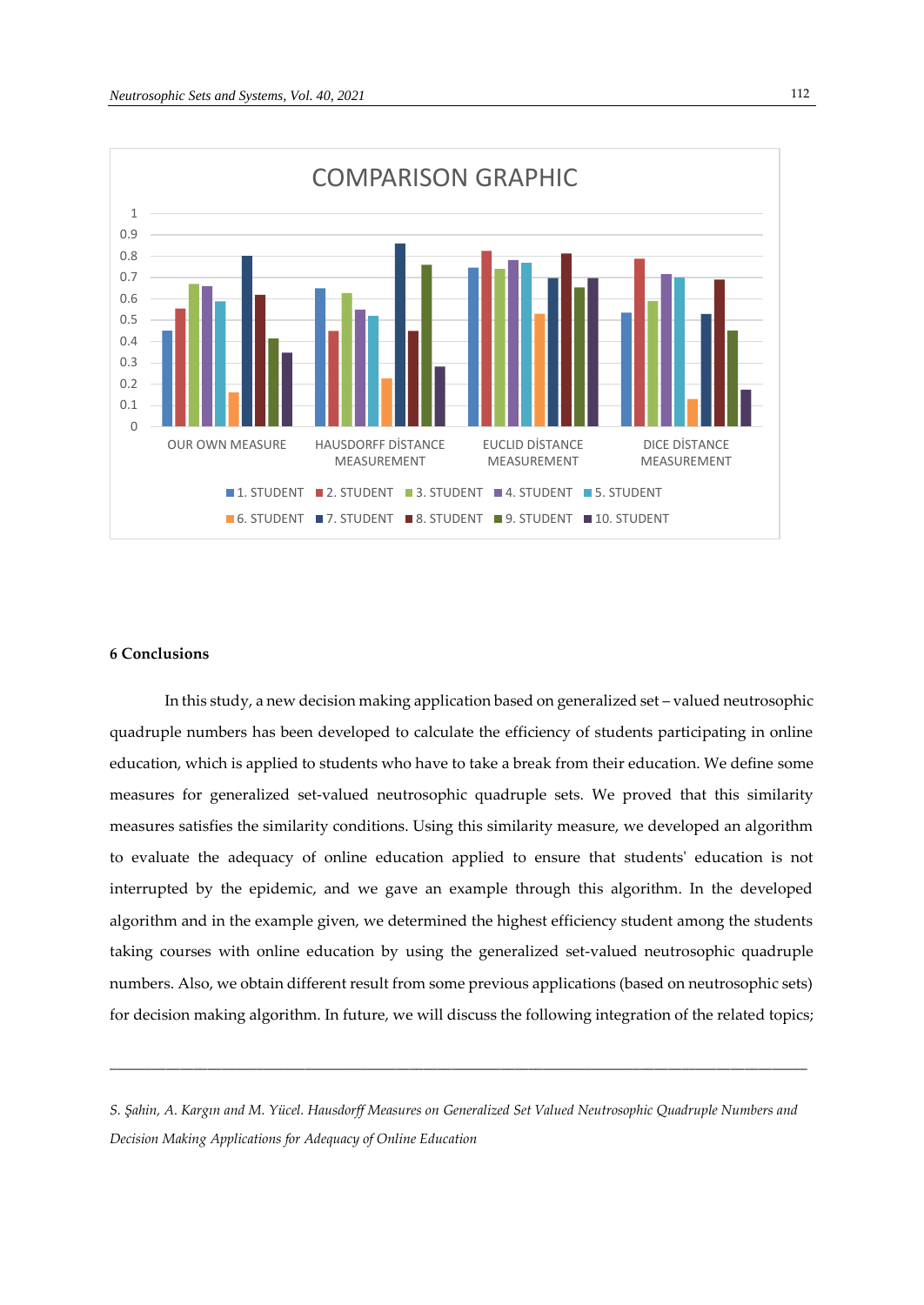1) This measure and algorithm we have obtained can be used not only for online education, but also to evaluate the competence of any newly designed application, the competence of the people who will enter the profession and its effect on a law.

2) For proposed method the effect of a drug on a particular disease.

3) For proposed method more than one expert opinion can be obtained and different weight values can be created for each expert.

4) In addition, criteria and criterion weights can be selected as desired in proposed method.

#### **References**

- [1] Smarandache, F. (1998) A unifying field in logics. Neutrosophy: neutrosophic probability, set and logic. Rehoboth: American Research Press.
- [2] Smarandache, F. (2019) Introduction to Neutrosophic Sociology (Neutrosociology), Pons Publishing House / Pons asblQuai du Batelage, 51000 –Bruxelles, Belgium,
- [3] Wang H., Smarandache F., Zhang Y. Q., Sunderraman R. (2010) Single valued neutrosophic sets. Multispace Multistructure. 4, 410–413.
- [4] Şahin M., Olgun N, Uluçay V., Kargın A. and Smarandache F. (2017) A new similarity measure on falsity value between single valued neutrosophic sets based on the centroid points of transformed single valued neutrosophic numbers with applications to pattern recognition, Neutrosophic Sets and Systems, 15, 31- 48, doi: org/10.5281/zenodo570934
- [5] Şahin, M., Kargın A., (2019) Neutrosophic triplet groups based on set valued neutrosophic quadruple numbers, Neutrosophic Set and Systems, 30, 122 – 131
- [6] Uluçay, V., & Şahin, M. Neutrosophic Multigroups and Applications. Mathematics, 2019, 7(1), 95.
- [7] Uluçay, V. (2020). Çok Kriterli Karar Verme Üzerine Dayalı Yamuksal Bulanık Çoklu Sayıların Yeni Bir Benzerlik Fonksiyonu. Journal of the Institute of Science and Technology, 10 (2), 1233-1246 . DOI: 10.21597/jist.64479412.
- [8] Şahin, M., Uluçay, V., & Acıoglu, H. (2018). Some weighted arithmetic operators and geometric operators with SVNSs and their application to multi-criteria decision making problems. Infinite Study.
- [9] Şahin, M., Uluçay, V., & Menekşe, M. (2018). Some new operations of  $(\alpha, \beta, \gamma)$  interval cut set of interval valued neutrosophic sets. Journal of Mathematical and Fundamental Sciences, 50(2), 103-120.

*S. Şahin, A. Kargın and M. Yücel. Hausdorff Measures on Generalized Set Valued Neutrosophic Quadruple Numbers and Decision Making Applications for Adequacy of Online Education*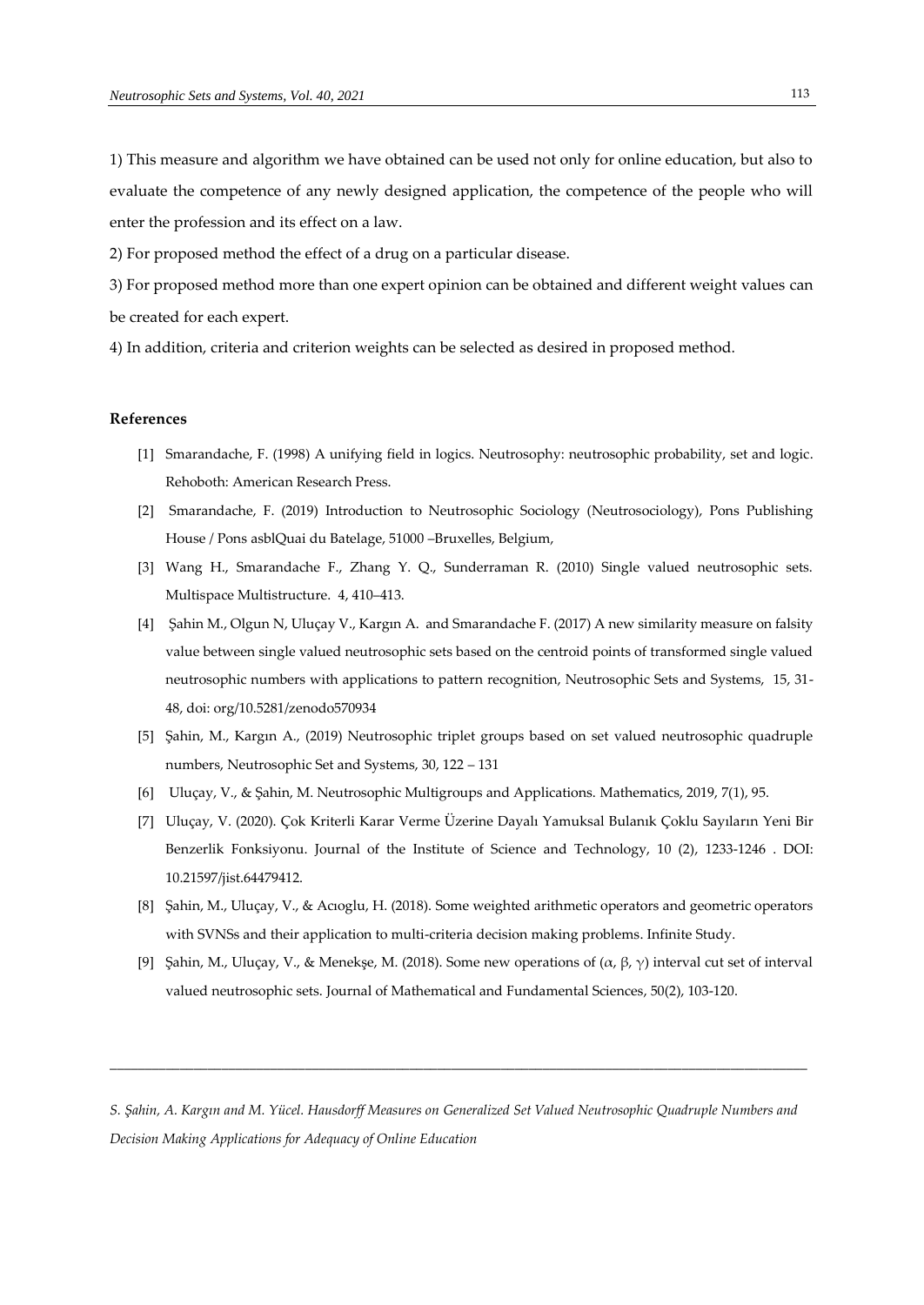- [10] Şahin, M., Ecemiş, O., Uluçay, V., & Deniz, H. (2017). Refined neutrosophic hierarchical clustering methods. Asian Journal of Mathematics and Computer Research, 283-295.
- [11] Sahin, M., Deli, I., & Ulucay, V. (2017). Extension Principle Based on Neutrosophic Multi-Fuzzy Sets and Algebraic Operations Journal of Mathematical Extension, Vol. 12, No. 1, (2018), 69-90.
- [12] Şahin, M., Kargın, A., & Yücel, M. (2020). Neutrosophic Triplet Partial g-Metric Space. Neutrosophic Sets and Systems, 33(1), 8.
- [13] Şahin, M., & Kargın, A. (2018). Neutrosophic triplet normed ring space. Neutrosophic Set and Systems, 21, 20-27.
- [14] Şahin, M., Kargın, A., & Yıldız, İ. (2019) Neutrosophic Triplet Field and Neutrosophic Triplet Vector Space Based on Set Valued Neutrosophic Quadruple Number. In Quadruple Neutrosophic Theory and Applications, Pons Editions Brussels, Belgium, EU, vol. 4, 52 - 62
- [15] Broumi, S., Smarandache, F, (2013) Several Similarity Measures of Neutrosophic Sets, Neutrosophic Sets and Systems, 1, 54-62.
- [16] Şahin, M., Kargın, A., & Smarandache, F. (2020) Combined Classic–Neutrosophic Sets and Numbers, Double Neutrosophic Sets and Numbers. In Quadruple Neutrosophic Theory and Applications, Pons Editions Brussels, Belgium, EU, vol. 8, 254 -265
- [17] Şahin, M., and Kargın, A. (2020) New Similarity Measure Between Single-Valued Neutrosophic Sets and Decision-Making Applications in Professional Proficiencies. In Neutrosophic Sets in Decision Analysis and Operations Research (pp. 129-149). IGI Global.
- [18] Uluçay, V., & Şahin, M. (2020) Decision-Making Method based on Neutrosophic Soft Expert Graphs. In Neutrosophic Graph Theory and Algorithms (pp. 33-76). IGI Global.
- [19] Uluçay, V., Kılıç, A., Yıldız, İ., & Şahin, M. (2019). An outranking approach for MCDM-problems with neutrosophic multi-sets. Neutrosophic Sets and Systems, 30(1), 17.
- [20] Smarandache F. (2015) Neutrosophic quadruple numbers, refined neutrosophic quadruple numbers, absorbance law, and the multiplication of neutrosophic quadruple numbers, Neutrosophic Set and Systems, 10, 96-98.
- [21] Şahin, M., Kargın, A. (2020) Generalized set valued neutrosophic quadruple sets and numbers In Quadruple Neutrosophic Theory and Applications, Pons Editions Brussels, Belgium, EU, 2020 vol. 2, 23 - 40
- [22] Ye, S., & Ye, J. (2014). Dice similarity measure between single valued neutrosophic multisets and its application in medical diagnosis. Neutrosophic Sets and Systems, 6(1), 9.

*S. Şahin, A. Kargın and M. Yücel. Hausdorff Measures on Generalized Set Valued Neutrosophic Quadruple Numbers and Decision Making Applications for Adequacy of Online Education*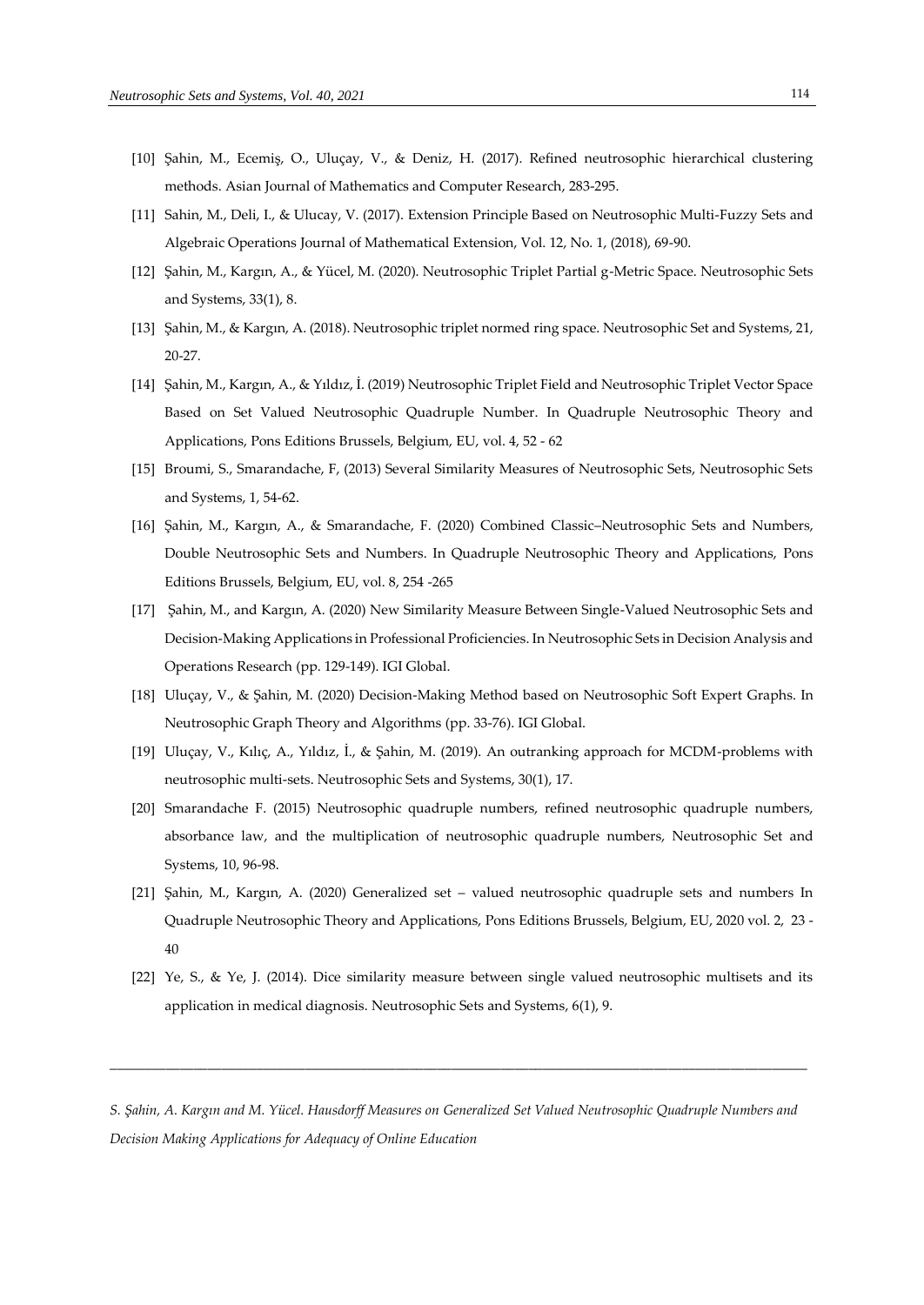- [23] Pramanik, B., Surapati, P., Bibhas C. Giri, (2014) A New Methodology for Neutrosophic Multiple Attribute Decision making with Unknown Weight Information, Neutrosophic Sets and Systems, Vol. 3, (42-50)
- [24] Majumdar, P., & Samanta, S. K. (2014). On similarity and entropy of neutrosophic sets. Journal of Intelligent & Fuzzy Systems, 26(3), 1245-1252.
- [25] Garg, H. (2020). Novel neutrality aggregation operator-based multi attribute group decision-making method for single-valued neutrosophic numbers. Soft Computing, 24(14), 10327-10349..
- [26] Broumi, S., Topal, S., Bakali, A., Talea, M., & Smarandache, F. (2020) A Novel Python Toolbox for Single and Interval-Valued Neutrosophic Matrixs. In Neutrosophic Sets in Decision Analysis and Operations Research (pp. 281-330). IGI Global,
- [27] Ye J. (2014) Similarity measures between interval neutrosophic sets and their applications in multicriteria decision – making. J. Intell. Fuzzy Syst. 26 (1) 165 – 172
- [28] Bakbak D, Uluçay V, 2019. Chapter Eight Multiple Criteria Decision Making in Architecture Based on Q-Neutrosophic Soft Expert Multiset. In Neutrosophic Triplet Structures, Pons Editions Brussels, Belgium, EU, 2019 vol. 9, 108 - 124
- [29] Şahin M., Ecemiş O., Uluçay V. and Kargın A., (2017) Some new generalized aggregation operators based on centroid single valued triangular neutrosophic numbers and their applications in multi-attribute decision making, Asian Journal of Mathematics and Computer Research, 16(2): 63-84
- [30] Uluçay, V., Kiliç, A., Yildiz, I., & Sahin, M. (2018). A new approach for multi-attribute decision-making problems in bipolar neutrosophic sets. Neutrosophic Sets and Systems, 23(1), 12.
- [31] Bakbak, D., Uluçay, V., & Şahin, M. (2019) Neutrosophic soft expert multi set and their application to multiple criteria decision making. Mathematics, 7(1), 50.
- [32] Hassan, N., Uluçay, V., & Şahin, M. (2018). Q-neutrosophic soft expert set and its application in decision making. International Journal of Fuzzy System Applications (IJFSA), 7(4), 37-61.
- [33] Bakbak D, Uluçay V, (2020) A Theoretic Approach to Decision Making Problems in Architecture with Neutrosophic Soft Set, In Quadruple Neutrosophic Theory and Applications, Pons Editions Brussels, Belgium, EU, 2020 vol. 9, 113 - 126
- [34] Şahin, M., & Kargın, A. (2019). Neutrosophic triplet metric topology. Neutrosophic Set and Systems, 27, 154-162.
- [35] Aslan, C., Kargın, A., & Şahin, M. (2020). Neutrosophic Modeling of Talcott Parsons's Action and Decision-Making Applications for It. Symmetry, 12(7), 1166.

*S. Şahin, A. Kargın and M. Yücel. Hausdorff Measures on Generalized Set Valued Neutrosophic Quadruple Numbers and Decision Making Applications for Adequacy of Online Education*